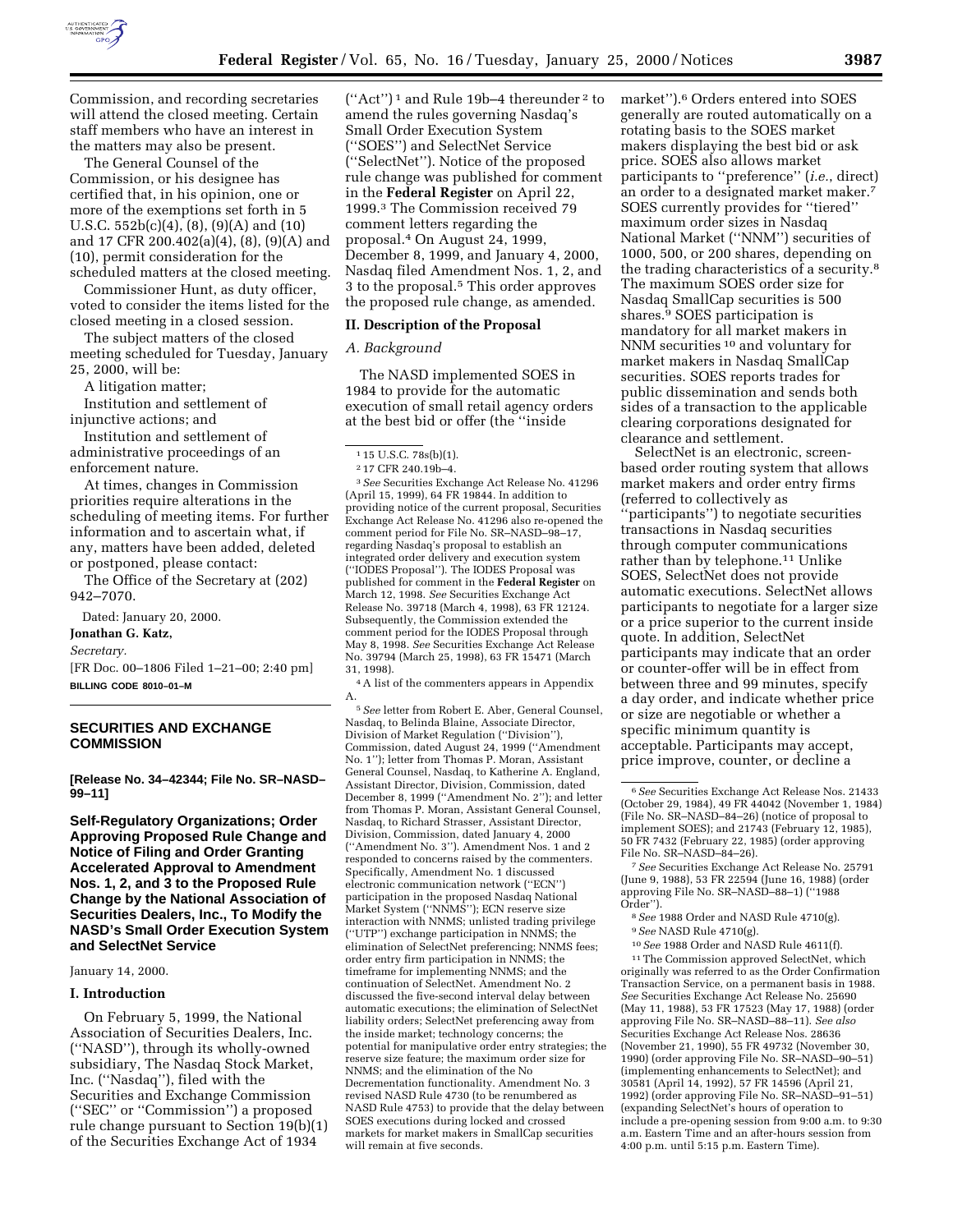SelectNet order. If a participant elects to counter an offer, SelectNet allows the participants to negotiate by exchanging counter-offers until they reach an agreement. After the participants reach an agreement, the execution is ''locked in,'' reported to the tape for public dissemination, and sent to the clearing organization for comparison and settlement.

SelectNet currently allows participants to broadcast orders to all market participants or to preference an order to a designated market maker. Although SelectNet is an order delivery service rather than an order execution service, Nasdaq believes that a preferenced SelectNet order presented to a market maker at its displayed quote generally gives rise to liability under Exchange Act Rule 11Ac1–1 (''Firm Quote Rule'') for the market maker to execute the transaction at that price.<sup>12</sup> As discussed more fully below, Nasdaq proposes to eliminate most SelectNet liability orders.

Nasdaq has designated SelectNet as the link to the electronic communications networks (''ECNs'') pursuant to the Commission's Order Handling Rules.13 SelectNet also allows exchanges that trade Nasdaq securities on an unlisted trading privilege (''UTP'') basis to access Nasdaq market makers.14 As discussed more fully below, SelectNet will continue to perform both of these functions under the current proposal.

Nasdaq maintains that although SOES and SelectNet provide valuable services to market participants, the operation of two separate and independent execution systems has resulted in the longstanding problem of potential dual liability for market makers. According to Nasdaq, multiple access points to a market maker's quote, through SOES and SelectNet as well as a firm's internal order delivery and telephone facilities, can routinely subject market makers to unintended double liability for orders that reach a market maker's quote at or near the same time through

13*See* Securities Exchange Act Release No. 38156 (January 10, 1997), 62 FR 2415 (January 16, 1997) (order approving File No. SR–NASD–96–43).

different systems. Nasdaq asserts that the potential for unexpected and increased order liability reduces market maker incentives to commit capital and display larger quote sizes, thereby depriving the Nasdaq market of valuable liquidity.

Nasdaq proposes to implement a new trading environment to address these problems. Specifically, Nasdaq proposes to modify SOES and SelectNet to (1) Reestablish SelectNet as a non-liability order delivery and execution system for NNM securities; and (2) Recast SOES as it is used to trade NNM securities.15 The recast SOES will be called the Nasdaq National Market Execution System (''NNMS''). Nasdaq believes that the proposed changes will reduce instances of dual liability in the most active Nasdaq securities while improving the speed of executions and increasing the access of all market participants to the full depth of a security's trading interest.

# B. NNMS

As proposed, NNMS would: (1) Increase the maximum order size for NNM securities that are eligible for automatic execution to 9,900 shares; 16 (2) Allow market makers and order entry firms to enter proprietary orders into NNMS and obtain automatic executions for proprietary and agency orders in NNM securities; (3) Reduce the current 17-second delay between executions against the same market maker to five seconds; 17 (4) Enable NNM orders to interact automatically with a market maker's displayed size and reserve size, including, if approved by the Commission in a separate pending proposal, a market maker's agency quotes,18 after yielding priority to displayed quotations at the same

17After SOES executes an unpreferenced market order or marketable limit order against a SOES market maker, the market maker currently is not required to execute another unpreferenced SOES order in that security at the same bid or offer until 17 seconds have elapsed, absent a quotation update by the market maker within the 17-second period. *See* Securities Exchange Act Release No. 39490 (December 24, 1997), 63 FR 897 (January 7, 1998) (order approving File No. SR–NASD–97–50).

18Nasdaq filed a proposal with the Commission that would permit the separate display of customer orders by market makers in Nasdaq through a market maker agency identification symbol (''agency quote''). *See* Securities Exchange Act Release No. 41128 (March 2, 1999), 64 FR 12198 (March 11, 1999) (notice of filing of SR–NASD–99– 09) (''Agency Quote Proposal''). The Commission subsequently extended the comment period for the Agency Quote Proposal. *See* Securities Exchange Act Release No. 41243 (April 1, 1999), 64 FR 17428 (April 9, 1999). The Agency Quote Proposal currently is pending with the Commission.

price; (5) Eliminate the No Decrementation (''No Dec'') feature for NNM securities, which currently allows continuous executions against a market maker's quote at the same price without decrementing the quoted size; and (6) Eliminate the SOES preferencing feature for NNM securities. Several of these changes are discussed in more detail below.

1. Automatic Executions for Orders of up to 9,900 Shares in NNM Securities

SOES currently permits the automatic execution of retail agency orders of 200, 500, or 1,000 shares at the inside market. NNMS will provide automatic executions at the inside market for orders of up to 9,900 shares in NNM securities. Automatic executions through NNMS will be available not only for retail agency orders, but also for market makers' proprietary orders and for the orders of order entry firms.

2. Reserve Size

The NNMS reserve size functionality would allow a market maker or its customer to display publicly part of the full size of its order or interest with the remainder of its order or interest held in undisplayed reserve. The undisplayed portion of the order or interest would be displayed in whole or in part as the displayed portion of the order or interest is executed. To use the reserve size function, a market maker must initially display a minimum of 1,000 shares in its quotation, or in its agency quotation, if the Commission approves the display of separate agency quotes, and it must refresh its proprietary or agency quote to a minimum of 1,000 shares. After a market maker's or its customer's displayed quotation was decremented to zero due to NNMS executions, Nasdaq would refresh the market maker's or its customer's displayed size from reserve size to a level designated by the market maker or its customer or, in the absence of such a designation, to the automatic refresh size (*i.e.,* 1,000 shares).19 A market maker that wished to refresh a displayed proprietary or agency quote at the inside market at the same price level would be required to refresh his proprietary or agency quotation at the level of 1,000 shares or more to continue using reserve size. A market maker that wished to refresh and display his proprietary or agency quote at the same inside price at

<sup>12</sup>Nasdaq notes that the Firm Quote Rule does not apply if: (1) prior to the receipt of an order in a security, a broker or dealer has communicated to its exchange or association a revised quotation size or a revised bid or offer; or (2) at the time an order in a security is presented, a broker or dealer is in the process of effecting a transaction in that security, and immediately after the completion of that transaction, the broker or dealer communicates to its exchange or association a revised quotation size or a revised bid or offer for the security.

<sup>14</sup>*See* Securities Exchange Act Release No. 38191 (January 22, 1997), 62 FR 4562 (January 30, 1997) (notice of filing and immediate effectiveness of File No. SR–NASD–97–02).

<sup>15</sup>For Nasdaq SmallCap securities, SOES generally will remain unchanged.

<sup>16</sup>The current order size maximums for NNM securities through SOES are 1,000, 500, or 200 shares.

<sup>19</sup> In addition, NNMS's autoquote refresh function would allow a market maker whose displayed proprietary quotation and reserve size have been decremented to zero due to NNMS executions to elect to have Nasdaq refresh the market maker's quotation (1) at a price interval designated by the market maker; and (2) to the size level designated by the market maker or, in the absence of such a size level designation, to the automatic refresh size.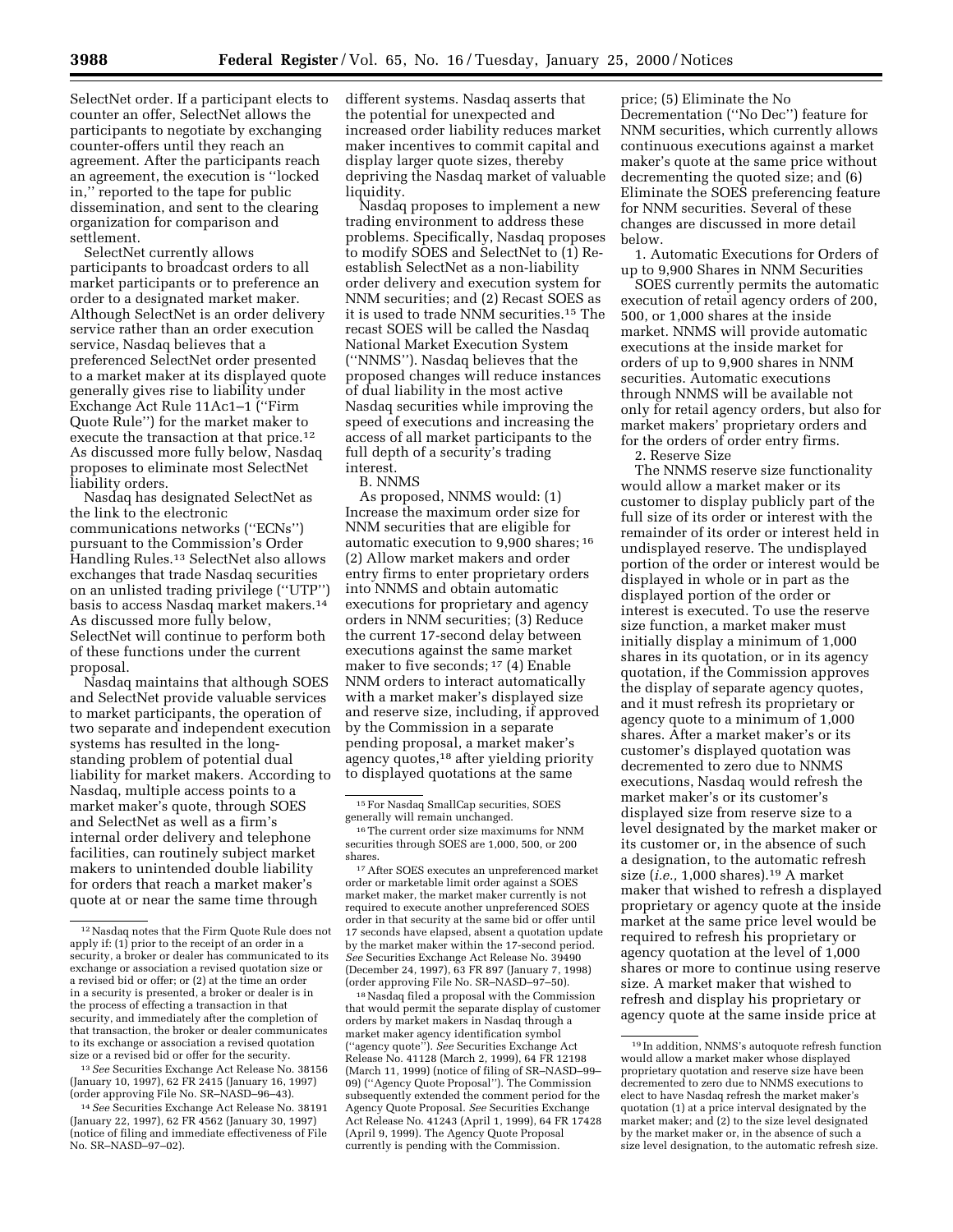a size less than 1,000 shares would be permitted to do so, but would not be permitted to use NNMS's reserve size feature.20

Orders entered in NNMS would be executed automatically against displayed quotations and reserve size (including agency quotes, if the Commission approves the display of separate agency quotes), in price/time priority. For quotations at the same price level, NNMS would yield priority to all displayed quotations over reserve size, so that NNMS would execute against displayed quotations in time priority and then against reserve size in time priority.

3. Elimination of the No Dec Feature for NNM Securities

The No Dec feature allows continuous executions against a market maker's quotation at the same price without decrementing the quoted size. Nasdaq proposes to eliminate the No Dec feature for NNM securities. Nasdaq believes that the No Dec feature has become less important because market makers now are able to manage their quotations by displaying their actual size. In addition, Nasdaq believes that the No Dec feature will become less important in a market where market makers will have the ability to refresh their quotations at a size they determine. Nasdaq also believes that the No Dec feature inhibits quote competition among market participants and discourages the full display of trading interest.

# 4. Elimination of SOES Preferencing

Nasdaq proposes to eliminate the existing SOES preferencing feature for NNM securities because it is inconsistent with the processing of orders in time priority as contemplated in Nasdaq's new trading environment. Nasdaq also believes that preferencing in an automatic execution system reduces incentives for market makers to compete aggressively for orders by showing the full size and true price of their trading interest. Moreover, Nasdaq believes that the preferencing feature

might place the agency quotes of public customers at a disadvantage.

## 5. Execution Fees

NNMS would impose a \$0.50 per side fee for each execution. To reduce user cost and facilitate the use of NNMS's reserve size functionality, a simultaneous and instantaneous execution against an NNMS participant's displayed size and reserve size would be treated for billing purposes as a single execution.

# 6. Penalties for Withdrawals

Like today, under the proposal, a market maker's failure to update a fully exhausted quote would result in the system placing the market maker's quote in a ''closed'' state that, if not updated within five minutes, would be cause for suspension of the market maker's quote for 20 business days.21

#### *C. Modifications to SelectNet*

Through rule changes requiring the use of ''oversized'' preferenced SelectNet orders, Nasdaq proposes to eliminate the use of most SelectNet liability orders and thereby re-establish SelectNet as an order delivery and negotiation system. Specifically, subject to the exceptions discussed below, Nasdaq proposes to revise its rules to implement an ''oversized order requirement,'' which will prohibit members from directing a SelectNet preferenced order to an NNMS market maker, including the market maker's agency quote, if the Commission approves the display of separate agency quotes, unless the preferenced order is

designated as either (1) ''All-or-None'' (''AON'') of a size that is at least 100 shares greater than the displayed amount of the NNMS market maker's quote to which the order is directed; or (2) ''Minimum Acceptable Quantity'' (''MAQ'') with a MAQ value of at least 100 shares greater than the displayed amount of the NNMS market maker's quote to which the order is directed. SelectNet will be programmed to reject preferenced messages that fail to satisfy these requirements.22 In Nasdaq's view, the oversized order requirement will ensure that market makers are not subject to liability under the Firm Quote Rule for SelectNet preferenced orders directed to them. Accordingly, Nasdaq believes that the proposal will reduce instances of dual liability resulting from the receipt of orders through asynchronous systems. Nasdaq notes that the recipient of an oversized NNM SelectNet order may choose to execute the incoming order or initiate an electronic negotiation in response to the message.23

As discussed below, the oversized order requirement will not apply to UTP exchanges, which will be able to send and receive SelectNet liability orders. In addition, market participants will continue to use SelectNet liability orders to access ECNs that choose to participate in Nasdaq's new trading environment as order entry ECNs.

#### *D. UTP Exchange Participation*

Under the proposal, SelectNet will continue to serve as the primary linkage between UTP exchanges and Nasdaq. UTP exchanges will continue to receive and be obligated to execute preferenced SelectNet liability orders, and they will retain their ability to send SelectNet preferenced liability orders to Nasdaq market makers. Although a market maker may be subject to dual liability if a UTP exchange accesses the market maker with a SelectNet liability order and, at the same time, an NNMS market maker or order entry firm accesses the market maker via NNMS, Nasdaq believes that the potential dual liability will be manageable.

#### *E. ECN Participation*

An ECN will be able to participate in NNMS as either an order entry ECN or as a full participant ECN. The manner in which an ECN chooses to participate in NNMS will be governed by an

<sup>20</sup>This restriction would not apply for interim executions against a market maker's non-updated proprietary or agency quote. For example, if a market maker displaying an initial proprietary or agency quotation of 1,000 shares with 5,000 shares in reserve were accessed automatically by NNMS for 300 shares in displayed size, the market maker or its customer would be allowed to continue to display its remaining 700 shares and keep 5,000 shares available in reserve size. If the market maker or its customer subsequently updated either its displayed or reserve size, or its quoted price, the market maker would be obligated to increase the displayed size of its proprietary or agency quote to 1,000 shares to continue to use NNMS's reserve size feature.

<sup>21</sup>Market makers will continue to have the ability, through Nasdaq's automatic quote update facility, to pre-select a tick value and have Nasdaq refresh the market maker's proprietary quote away from the inside market. This capability will not apply to a market maker's agency quote because that quotation would represent agency interest. If a market maker's quote is refreshed to a different price or size level, another order will not be delivered to that market maker for five seconds after that quote is refreshed at the new price or size level. Nasdaq recently proposed an order display facility (''Order Display Facility Proposal'') that would eliminate the 20-day suspension. *See* Securities Exchange Act Release No. 42166 (November 22, 1999), 64 FR 69125 (December 6, 1999) (notice of filing of File No. SR–NASD–99–53). Under the Order Display Facility Proposal, if a market maker's quote/order decremented to zero, and the market maker did not update its principal quote/order, transmit an attributable revised quote/order to Nasdaq, or have another principal (*i.e.,* non-agency quote) attributable quote/order in the system, Nasdaq would place the market maker's quote (both sides) in a closed state for three minutes. At the end of that time, if the market maker did not voluntarily update or withdraw its quote from the market, Nasdaq would refresh the market maker's quote/ order to 100 shares at the lowest market maker bid and highest market maker offer being displayed in that security at that time and reopen the market maker's quote.

<sup>22</sup>SelectNet will continue to accept orders of any size (subject to the current 999,999-share system limit) for Nasdaq SmallCap securities.

<sup>23</sup>Nasdaq notes that this is not to be understood to prohibit liability for each of potentially two quotes displayed by market makers under the Agency Quote Proposal.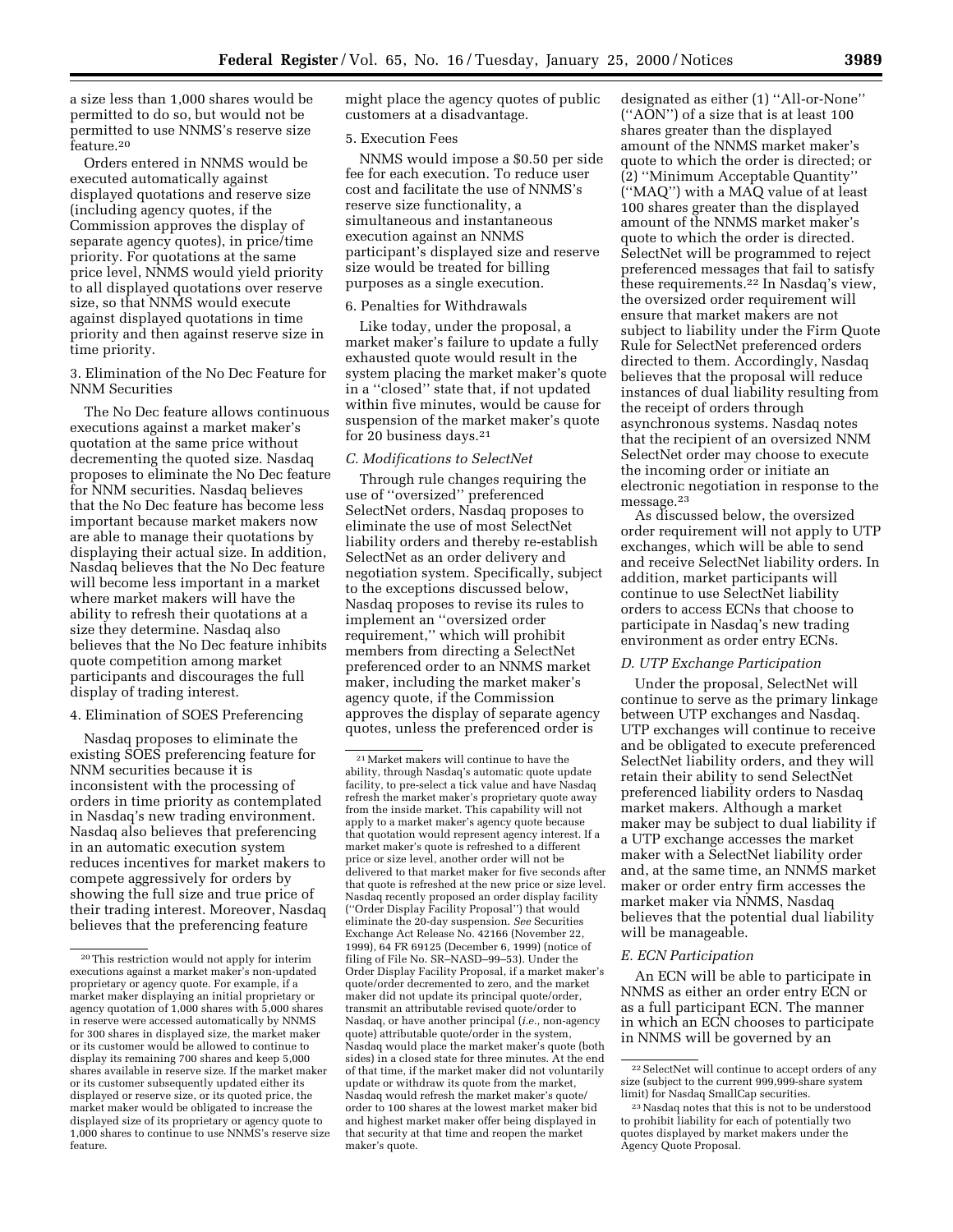addendum to the Nasdaq Workstation II Subscriber Agreement for ECNs.24

An order entry ECN will participate in Nasdaq in substantially the same manner as ECNs participate in Nasdaq today. Market participants will continue to access order entry ECNs via the SelectNet linkage and will be able to send preferenced SelectNet messages (*i.e.,* liability orders) of up to 999,999 shares to order entry ECNs. Unlike a full participant ECN, an order entry ECN will not provide automatic executions for orders received from NNMS participants. An order entry ECN will be able to send oversized SelectNet orders to NNMS market makers and other ECNs. In addition, an order entry ECN may request order entry capability in NNMS, which will allow the ECN to obtain automatic executions against the quotations of NNMS market makers, including agency quotations, if the Commission approves the display of separate agency quotes.

A full participant ECN will agree to provide automatic executions for orders the ECN receives from other NNMS participants through NNMS. A full participant ECN will not receive SelectNet preferenced liability orders.<sup>25</sup> Like an order entry ECN, a full participant ECN may request order entry capability in NNMS, which will allow the ECN to obtain automatic executions against the quotations of NNMS market makers, including agency quotations, if the Commission approves the display of separate agency quotes.

Due to the time and the technology constraints affecting some ECNs, Nasdaq believes that, on an interim basis, ECNs should have an option regarding their manner of participation in Nasdaq's new system. Accordingly, Nasdaq does not propose at this time to require all ECNs to register as full participant ECNs, although Nasdaq will reconsider this issue in the future.

### *F. Nasdaq SmallCap Securities*

For Nasdaq SmallCap securities, the trading rules for automatic execution through SOES will remain unchanged. Accordingly, participation in the automatic execution system for SmallCap securities will continue to be voluntary, and automatic executions will be available only for the small orders of public customers. The current maximum order size limits also will remain in effect. After Nasdaq has had experience with NNMS, it will consider whether the functionality of the NNMS

system should be made available for the trading of SmallCap securities.

Nasdaq originally proposed to revise NASD Rule 4730(b)(3) (to be renumbered as NASD Rule 4753(b)(3)) to provide that during locked and crossed markets, SOES will execute orders against the quotations of market makers in SmallCap securities that are locked or crossed at 17-second intervals, rather than five-second intervals, as currently required. Nasdaq amended its proposal to maintain the current fivesecond delay between SOES executions during locked and crossed markets.26

## *G. Technical Amendments*

Nasdaq proposes technical, nonsubstantive changes to several rules in the NASD Rule 4600 Series and throughout the NASD Manual. In particular, Nasdaq proposes to revise NASD Rule 4613, ''Character of Quotations,'' to eliminate the references to SOES tier sizes for the NNM quotations of market makers. In addition, Nasdaq will rescind or conform other rules that refer to SOES, including NASD Rule 4611(f), ''Registration as a Nasdaq Market Maker,'' NASD Rule 4619, ''Withdrawal of Quotations and Passive Market Making,'' NASD Rule 4620, ''Voluntary Termination of Registration,'' NASD Rule 4632, ''Trade Reporting,'' NASD Rule 4618(c), ''Clearance and Settlement,'' and the NASD Rule 4700 Series (SOES).

### **III. Summary of Comments**

The Commission received 79 comment letters regarding the proposed rule change. The commenters included broker-dealers, registered representatives, ECNs, academics, professional associations, and a registered national securities exchange.27 Nineteen commenters, including the Trading Committee of the Securities Industry Association (''SIA''),28 the Investment Company Institute (''ICI''),29 and Charles

Schwab,<sup>30</sup> supported the proposal.<sup>31</sup> The Trading Committee of the SIA, for example, believed that the proposal would reduce the problem of dual liability for market makers and improve the speed of executions.32 Similarly, the ICI maintained that the proposal would increase the speed of executions and enhance access to the full depth of a security's trading interest by all market participants.33 One trader and investor believed that the proposal would result in a more liquid and more transparent Nasdaq market.34

Fourteen commenters supported the proposal but voiced concerns with some aspects of the proposed changes. Morgan Stanley Dean Witter (''Morgan Stanley''), for example, generally supported the proposed rule change because it will reduce instances of double liability for market makers, but recommended several modifications to the proposal.35 Similarly, the Electronic Traders Association (''ETA'') supported the proposal but expressed reservations regarding, among other things, the operation of the fee system for NNMS.36 Donaldson, Lufkin & Jenrette (''DLJ'') believed that the proposal ''can bring substantial benefits'' to Nasdaq but noted that the proposal fails to eliminate all instances of dual liability.37 The

31Thirteen commenters who supported the proposal are persons associated with a Nasdaq market maker, the Security Investment Company of Kansas City. These commenters submitted identical letters which maintained that the proposal will provide prompt access to the best prices in the Nasdaq market, reduce the potential dual liability of market makers, and improve the speed of executions. *See* Halford Letter, Cave Letter, Gaines Letter, Hook Letter, Kitzmiller Letter, Frankel Letter, Schmidt Letter, Mytinger Letter, McCann Letter, Turpin Letter, Malmstrom Letter, Boyle Letter, Means Letter, and Weisenborn Letter, Appendix A. The Kansas City Securities Association (''KCSA'') submitted a similar letter. *See* KCSA Letter, Appendix A.

33*See* ICI Letter, Appendix A.

35*See* Morgan Stanley Letter, Appendix A. Morgan Stanley believed that the proposal should be modified to (1) retain the existing 17-second delay in executions against a market maker; (2) retain the No Dec feature for market makers' proprietary quotations; (3) provide a firm quote compliance facility that would allow a market maker to indicate that it has received a telephone order to trade at its displayed quotation; and (4) modify the availability of the 9,900-share NNMS maximum order size.

36*See* ETA Letter, Appendix A. The ETA is an association of order entry and other related firms.

37*See* DLJ Letter, Appendix A. DLJ believed that Nasdaq should not implement the proposed changes to SOES and SelectNet prior to the year 2000. In addition, DLJ stated that it would require at least six months from the time Nasdaq publishes its changes to the Application Programming Interface (''API'') for DLJ to program, test, and install new systems. As discussed more fully below, other commenters also expressed concern regarding the time for implementing the proposed changes.

<sup>24</sup>*See* NASD Rule 4623(b)(3).

<sup>25</sup>Telephone conversation between Thomas P. Moran, Assistant General Counsel, Nasdaq, and Yvonne Fraticelli, Special Counsel, Division, Commission, on October 5, 1999.

<sup>26</sup>*See* Amendment No. 3, *supra* note 5. The proposal, as amended, retains proposed changes to the rule text of renumbered NASD Rule 4753(b)(3) to clarify that the interval for execution of orders against the quotations of market makers that have locked or crossed the market applies to SmallCap securities as well as NNM securities. Telephone conversation between Thomas P. Moran, Assistant General Counsel, Nasdaq, and Ira L. Brandriss, Division, Commission, on January 14, 2000.

<sup>27</sup>A list of the commenters appears in Appendix A.

<sup>28</sup>The SIA is comprised of over 740 North American securities firms.

<sup>29</sup> 29 The ICI is an association of 7,576 mutual fund companies, 479 closed-end investment companies, and 8 sponsors of unit investment trusts.

<sup>30</sup>*See* Schwab Letter, Appendix A.

<sup>32</sup>*See* SIA Letter, Appendix A.

<sup>34</sup>*See* Mktmaven Letter, Appendix A.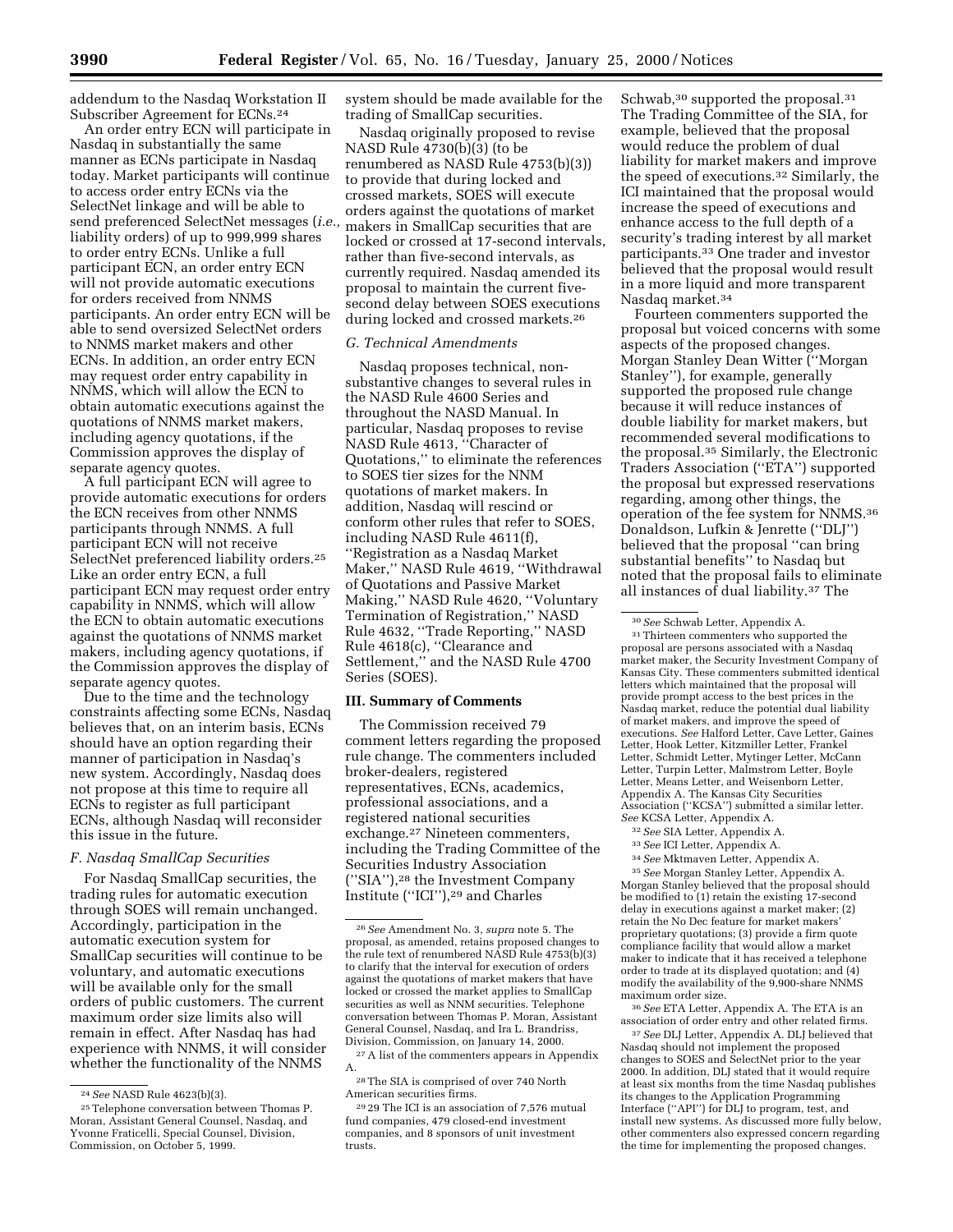Electronic Trading Group (''ETG''), a proprietary trading firm that makes markets in listed and Nasdaq securities, ''strongly support[ed]'' the proposal but maintained that the proposed changes fail to create a level playing field for all market participants.38

Forty-one commenters opposed or noted concerns with the proposal without expressing general support for the proposed changes.39 One commenter stated that it did not support any of the features in the proposed system and recommended that Nasdaq instead adopt its previously proposed IODES system, excluding the proposed limit order book.40 Another commenter urged the Commission to reject the current proposal.41

Nasdaq responded to the commenters in Amendment Nos. 1 and 2 to the proposal.42 The views of the commenters are discussed below.

### *A. Elimination of SelectNet Liability Orders*

Thirty-two commenters objected to the elimination of most preferenced SelectNet liability orders for NNM securities. Many of the commenters asserted that the elimination of SelectNet liability orders will limit their ability to obtain executions at quotes outside the current inside market (*i.e.,* the best bid or offer), a capability that the commenters believed is crucial for investors.43 In this regard, several commenters maintained that investors are willing to forego the inside price for the ability to access the liquidity outside the inside market, or to obtain an execution when a stock's price is moving rapidly.44 One commenter maintained that an order might not be executable at the current inside price if

40*See* A.G. Edwards Letter, Appendix A.

41*See* Weil Letter I and Weil Letter II, Appendix A.

42*See* note 5, *supra*.

43*See, e.g.,* Chung Letter, Deeney Letter, Erman Letter, Fennell Letter, King Letter, Lin Letter, Mt. Pleasant Letter, Mack Letter, Nemcic Letter, Norman Letter, O'Reilly Letter, Rudd Letter, Schiller Letter, Swenson Letter, Teitelman Letter, Vercellone Letter, Wolverton Letter, and Zucker Letter, Appendix A.

44*See e.g.,* Weintraub Letter, Swenson Letter, Haber Letter, Deeney Letter, King Letter, Nemcic Letter, Schiller Letter, Vercellone Letter, Snell Letter, and Teitelman Letter, Appendix A.

a market maker at the inside is slow to update its 100-share quotation.45 Accordingly, the commenter found it ''imperative that investors be able to enter orders at prices outside the current inside market.'' 46

Other commenters maintained that the oversized order requirement might fail to provide an effective means for accessing a quotation because, in some instances, it would require an investor to assume an unwanted short position. For example, an investor seeking to sell 500 shares would be required to assume an 800-share short position to SelectNet preference a market maker quoting 1200 shares.47

Other commenters believed that the proposed changes could undermine the integrity of the Nasdaq market. For example, one commenter feared that the elimination of SelectNet liability orders would produce a market that could permit market makers to refuse to fill an order and not move their quote.48 The commenter also asserted that a market maker would be able to ''hold'' the market by repeatedly entering 100-share quotations at five-second intervals.49 Another commenter stated that market makers would be able to ''ignore'' oversized orders preferenced to them through SelectNet.50 Similarly, another commenter, asserting that the oversized order requirement ''opens up numerous possibilities for [market maker] manipulation,'' maintained that market makers might post artificially inflated quotes because they will not be required to trade at their quotations.<sup>51</sup>

One commenter recommended that the proposed system be designed to

47*See* Catrina Letter, Appendix A. Similarly, the commenters expressed concern that the proposed rule may require an investor to purchase or sell more shares than the investor intended to purchase or sell. *See* Mack Letter, Lin Letter, and Catrina Letter, Appendix A. Moreover, the commenters noted that a short sale on a downtick would violate the short sale rule. *See, e.g.,* Atreya Letter, Vercellone Letter, Deeney Letter, Lin Letter, and Schiller Letter, Appendix A.

48*See* Whitcomb Letter, Appendix A. Similarly, the ETA asserted that the failure of market makers to honor their quotations in a manner consistent with the Firm Quote Rule would result in misleading and inaccurate quotations that would reduce the efficiency of the Nasdaq market and undermine investor confidence. *See* ETA Letter, Appendix A.

49*See* Whitcomb Letter, Appendix A. 50One commenter asserted, for example, that market makers ''can and will ignore'' non-liability SelectNet orders. *See* Mount Pleasant Letter, Appendix A. Another commenter maintained that it would have no recourse when non-liability SelectNet orders go unfilled. *See* ACIM Letter,

Appendix A. 51*See* Haber Letter, Appendix A. The commenter noted that a market maker could withdraw its quotation when the inside market approached the market maker's quotation.

require a market maker to honor all orders in a manner consistent with the Firm Quote Rule at the price and up to the size the market maker elects to display until the market maker exhausts or changes his quotation.52 In addition, the commenter asserted that the elimination of SelectNet liability orders is unnecessary because the existing exceptions to the Firm Quote Rule adequately address the issue of potential double liability when a market maker is in the process of effecting an execution, after which he will update his quote.53

Other commenters suggested that Nasdaq address the issue of dual liability by retaining SelectNet liability orders only for quotations outside the current inside market.54 Because automatic executions through NNMS will be available only for quotations at the inside market, these commenters believed that retaining SelectNet liability orders solely for quotations outside the current inside market would eliminate the potential for dual liability while allowing market participants to continue using the existing SelectNet preferencing feature for quotations outside the current inside market.

Other commenters expressed concern that market makers will continue to be exposed to potential double liability through SelectNet liability orders from UTP exchanges.<sup>55</sup>

#### *B. ECN Participation*

As noted above, the proposal will allow ECNs to participate in NNMS either as full participants or as order entry participants. Several ECNs criticized both alternatives. One commenter, for example, asserted that full participation would disadvantage an ECN because (1) The ECN's reserve quotations would not participate in the NNMS sweep of the ECN's top-of-thefile orders; 56 (2) The ECN would be subject to potential double executions; 57 and (3) The ECN would be required to provide access through NNMS to brokers that pay no ECN

55*See, e.g.,* DLJ Letter, A.G. Edwards Letter, and STA Letter, Appendix A. The STA asserted that any possibility of dual liability must be eliminated. 56*See* Bloomberg Letter, Appendix A.

57 Double liability could arise due to the time lag between the execution of an order on the ECN's own system and the subsequent receipt of an execution for the same order from Nasdaq. *See* Bloomberg Letter, Appendix A. Other ECNs also criticized the potential for double liability. *See* Instinet Letter and BRUT Letter, Appendix A (asserting that dual liability is inappropriate for ECNs because ECNs act solely as agents).

<sup>38</sup>*See* ETG Letter, Appendix A. Among other things, ETG supported the implementation of a consolidated order book to provide price protection and time priority of orders. *See also* Sierra Nevada Letter (supporting the proposed changes as an interim measure).

<sup>39</sup> In addition, six comment letters related solely to Nasdaq's IODES Proposal. *See* Lek Letter, USCC Trading I and II, Hill Letter, and Knight I and II, Appendix A. As noted above, the notice of filing for the current proposal also re-opened the comment period for Nasdaq's IODES Proposal. *See* note 3, supra.

<sup>45</sup>*See* Atreya Letter, Appendix A.

<sup>46</sup>*See* Atreya Letter, Appendix A.

<sup>52</sup>*See* ETA Letter, Appendix A.

<sup>53</sup>*See* ETA Letter, Appendix A.

<sup>54</sup>*See* Norman Letter and O'Reilly Letter, Appendix A.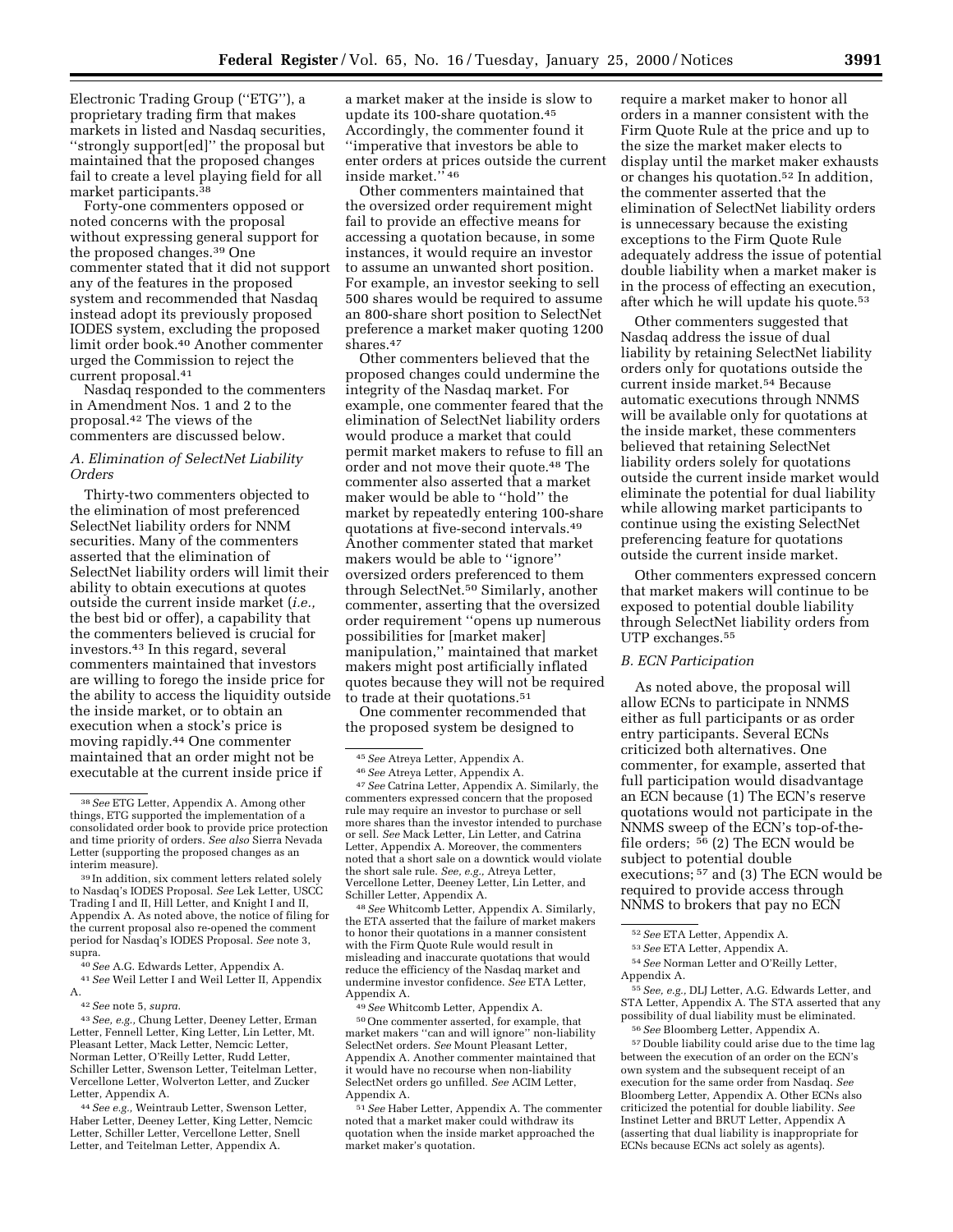fees.58 On the other hand, the commenter maintained that order entry participation would ''marginalize'' an ECN by omitting the ECN's orders from the NNMS sweep.59

Similarly, another commenter asserted that an order entry ECN would be able to execute transactions against preferenced SelectNet orders but, unlike market makers and full participant ECNs, would not be able to interact automatically with other NNMS orders on the basis of strict price/time priority.60 A third commenter believed that order entry participation is not a viable alternative because an ECN must be accessible by widely used order delivery and execution systems to remain competitive.61 Several ECNs recommended that Nasdaq implement an order delivery system, rather than a system that provides for automatic executions.62

On the other hand, other commenters criticized the proposal for providing two levels of participation for ECNs. One commenter asserted that because the proposal allows ECNs, but not other market participants, to choose between two levels of participation in NNMS, the proposal fails to promote fair competition between market participants and therefore is inconsistent with the Congressional finding in Section  $11A(a)(1)$ (C) under the Act.63 In addition, the commenter expressed concern that lack of uniform access to ECN quotes would provide opportunities for manipulative and fraudulent quotation and order entry strategies similar to those noted in Nasdaq's IODES proposal.64 The

64*See* Knight Letter II, Appendix A. In the IODES Proposal, Nasdaq stated that the dichotomy between market makers, which provide automatic executions, and ECNs, which do not provide automatic executions, had resulted in anomalies in the processing of orders through SOES. Nasdaq noted that because ECNs and UTP exchanges do not provide automatic executions, Nasdaq had implemented systems changes designed to suspend executions in SOES whenever an ECN or UTP exchange was alone at the inside market. Nasdaq noted that because an ECN quote at the inside effectively halted SOES executions for a security, it might also cause SOES orders to be rejected back to the sending firm. Accordingly, Nasdaq stated that an ECN customer potentially could enter an order to control the inside price and create an advantage in SOES for the ECN customer or another order entry firm to jump ahead of orders that would have been executed if they had not been returned. The ECN customer could then change its quote before the quote could be accessed through SelectNet or the ECN's internal system. After a new dealer inside commenter believed that Nasdaq should revise its proposal to require the full participation of ECNs and UTP exchanges in NNMS.65

Other commenters also believed that Nasdaq should require ECNs to become full participants in NNMS, and, accordingly, subject to automatic executions.66 One commenter expressed concern that a market maker might post its quotes in an order entry ECN to avoid automatic executions,<sup>67</sup> and other commenters asserted that automatic executions against an ECN's quotes are ''essential to provide equal access to all market participants.'' 68

#### *C. UTP Exchange Participation*

The Chicago Stock Exchange (''CHX'') asserted that the proposal improperly excludes the UTP exchanges, including the CHX, from full participation in NNMS. 69 The CHX noted that the proposal will allow UTP specialists to send preferenced orders through SelectNet but will not permit them to use NNMS, which, unlike SelectNet, provides for automatic executions. The CHX maintained that the inability of its specialists to participate in NNMS will ''cripple the CHX's UTP program.'' 70

#### *D. Technology Concerns*

Several commenters raised technology issues in connection with the proposal, including concerns regarding the capability of Nasdaq's systems to promptly deliver messages relating to the trading process. In this regard, one commenter recommended that Nasdaq ''demonstrate that it has the capability to deliver immediately to market makers

65*See* Knight Letter II, Appendix A.

66*See, e.g.,* ACIM Letter, King Letter, Mack Letter, and Vercellone Letter, Appendix A.

67*See* King Letter, Appendix A.

68*See* ACIM Letter, Appendix A. *See also* Vercellone Letter, Appendix A.

- 69*See* CHX Letter, Appendix A.
- 70*See* CHX Letter, Appendix A.

and executing broker-dealers executions, quote updates, size decrements, and other message traffic that is critical to the trading process.'' 71 The commenter maintained that prompt message delivery is crucial in light of the proposed reduction in time delays between executions against a market maker from 17 seconds to five seconds.72 Noting that there can be a time delay of five seconds or more between the entry of a SOES order and the market maker's receipt of notice of the execution, another commenter expressed concern that an increase in messaging traffic resulting from the proposed changes will increase the delay in providing notice of an execution and, accordingly, will increase the potential for double liability.73

Two commenters expressed concern that SOES, which uses technology inferior to that used by SelectNet, will replace SelectNet as the primary means of inter-participant trading.74 One commenter feared that the impact of existing problems associated with SOES technology would be exacerbated by the increased use of SOES.75

In addition, several commenters noted that firms must have sufficient time to modify their computer systems to implement the proposed changes. In

73*See* ASC Letter, Appendix A. *See also* BRUT Letter (noting that the issue of dual liability centers on Nasdaq's delay in communicating notices of SOES executions to market makers, and that the delay in notification may increase with an increase in SOES messages), and Archipelago Letter (maintaining that any Nasdaq routing system must route messages as quickly as possible), Appendix A.

74*See* Archipelago Letter, Appendix A. *See also* ASC Letter, Appendix A.

75*See* ASC Letter, Appendix A. The commenter noted several problems associated with SOES technology, including the following: (1) The Permanent Virtual Circuits connecting Nasdaq and market participants fail to indicate whether the opposite party is able to receive data, thereby permitting one party to send messages without realizing that the other party has not received the messages due to a malfunctioning application; (2) due to the lack of automatic re-route facilities, messages must be re-routed manually when a circuit is down, which may result in extended outages; (3) retransmitted messages may be unrecoverable due to the system's procedures for numbering missing messages; (4) the system's sequence number field is unable to fully represent numbers above 9999, so that an application cannot determine the correct sequence number of a retransmission once the total messages received exceeds 10,000; (5) execution messages do not include a unique identifier to prevent duplicate trade reports; and (6) due to delays in message processing, it may take up to 30 minutes to retransmit a message. *See also* Archipelago Letter, Appendix A.

<sup>58</sup>*See* Bloomberg Letter, Appendix A.

<sup>59</sup>*See* Bloomberg Letter, Appendix A.

<sup>60</sup>*See* Instinet Letter, Appendix A.

<sup>61</sup>*See* BRUT Letter, Appendix A.

<sup>62</sup>*See* Instinet Letter and Archipelago Letter, Appendix A. *See also* Bloomberg Letter, Appendix A.

<sup>63</sup>*See* Knight Letter II, Appendix A.

price had been established, a new SOES order that entered the system would be executed as the first order against the first market maker at the new inside price. Under these circumstances, customer orders could be disadvantaged because orders entered earlier in time would be forced to go to the back of the queue. Nasdaq noted in the IODES Proposal that it had addressed this problem through a software modification that holds customer orders sent through SOES in queue for up to 90 seconds when an ECN or UTP participant is alone at the inside, instead of immediately rejecting the order. In addition, Nasdaq noted in the IODES Proposal Nasdaq that SOES users had alleged that some traders might be using ECNs to affect the way that SOES handles automatic executions. To avoid this potential problem, Nasdaq proposed to require all participants receiving orders through the proposed IODES system, including ECNs, to be subject to automatic executions. *See* IODES Proposal, *supra* note 3. *See also* Mack Letter, Appendix A (asserting that market makers should not be permitted to use an ECN to block or stop a stock).

<sup>71</sup>*See* STA Letter, Appendix A.

<sup>72</sup>*See* STA Letter, Appendix A. Another commenter stated that it is unclear whether Nasdaq's systems capacity will accommodate the greater speed of automatic execution. *See* Morgan Stanley Letter, Appendix A.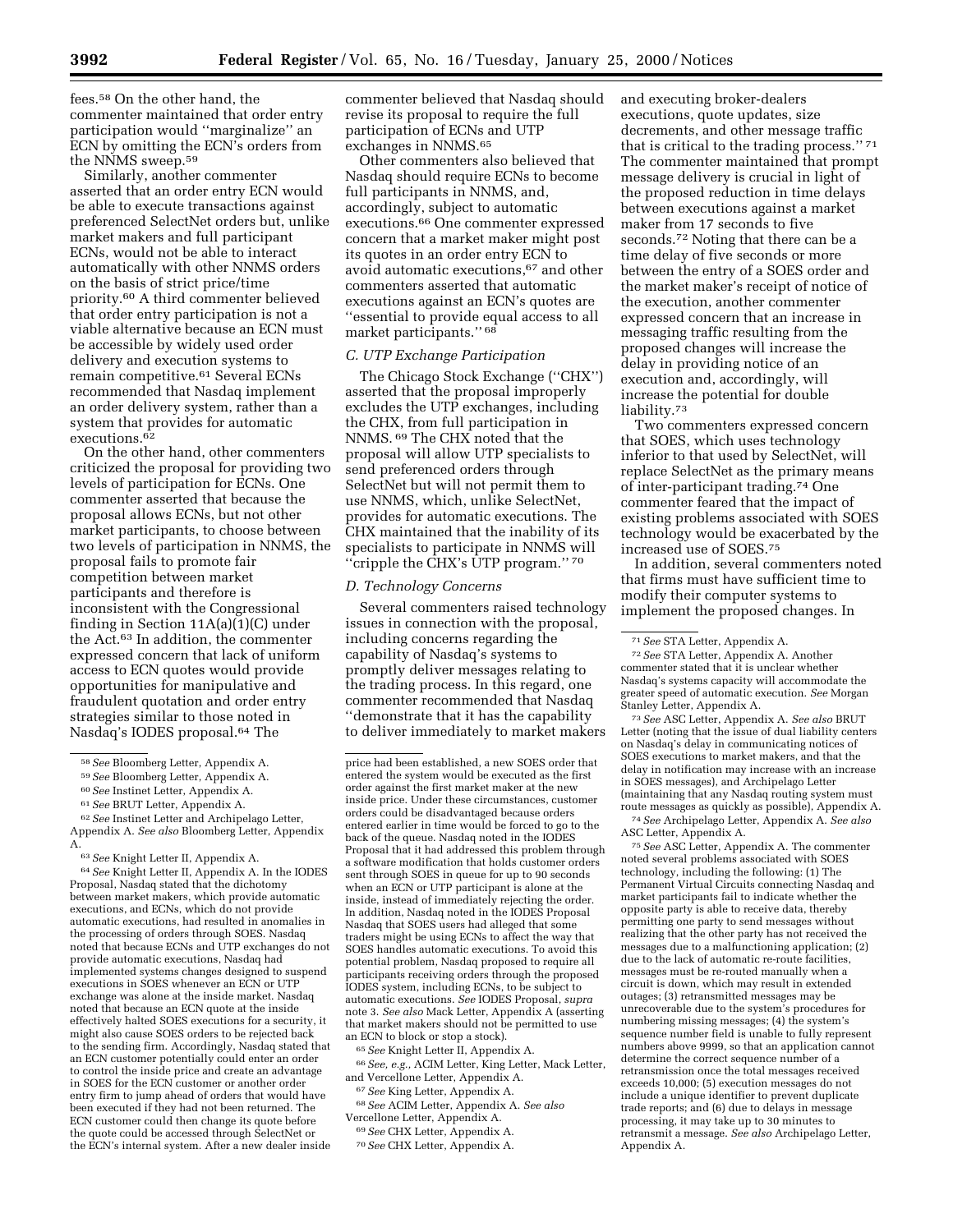this regard, one commenter estimated that it would require at least six months from the time Nasdaq publishes it changes to the Application Programming Interface (''API'') to program, test, and install new systems.76

#### *E. NNMS System Features*

1. Automatic Execution for Orders up to 9,900 Shares

Although many commenters supported Nasdaq's proposal to establish a maximum automatic execution order entry size of 9,900 shares for NNMS securities, one commenter maintained that the 9,900 share order entry size was arbitrary,<sup>77</sup> and another asserted that Nasdaq provided no basis for the 9,900-share maximum order size.78

Other commenters believed that allowing automatic executions for orders of up to 9,900 shares would drastically reduce small investors' access to executions 79 and prevent small investors from competing with market makers, a purpose inconsistent with the original purpose for establishing SOES.80

On the other hand, Charles Schwab maintained that increasing the availability of the automatic execution system would provide market makers with a crucial tool to access the best available prices in the market, and, consequently, to manage risk and obtain liquidity for customer orders.<sup>81</sup>

2. Availability of Automatic Execution

Several commenters believed that the proposed rule change would allow market makers, but not order entry firms, to engage in proprietary trading against market makers' quotes on NNMS.82

77*See* ACIM Letter, Appendix A.

78*See* Archipelago Letter, Appendix A. The commenter maintained that wholesale market makers and ECNs, the market participants that most frequently post large quoted sizes, wish to make quotes fully accessible for the entire size, and, accordingly, the 9,900-share maximum size is an impediment to prompt access to liquidity.

79*See* O'Leary Letter, Appendix A. The commenter asserted that in fast market conditions, several 9,900-share orders would absorb the highest quality executions ahead of an individual investor's order.

- 80*See* Galchen Letter, Appendix A.
- 81*See* Schwab Letter, Appendix A.
- 82*See, e.g.,* Miller Letter, Whitcomb Letter, ETA Letter, Sierra Nevada Letter, Mount Pleasant Letter, and Sudit Letter, Appendix A.

3. Reducing the Delay Between Automatic Executions From 17 Seconds to Five Seconds

Although many commenters supported the proposed reduction in the delay between automatic executions against a market maker from 17 seconds to five seconds, Morgan Stanley expressed concern that the reduction would provide market makers with insufficient time to react to virtually continuous executions against their quotations and would create significant difficulty for market makers in maintaining control over their positions and effectuating a coherent market making strategy.83

# 4. Reserve Size Feature

Several commenters supported the reserve size feature, asserting that it would increase liquidity and facilitate more rapid executions of larger-sized orders.84 Other commenters, however, expressed concern regarding Nasdaq's ability to monitor and ensure the proper use of the reserve size feature.85 In addition, some commenters asserted that reserve size is inconsistent with market transparency. Morgan Stanley, for example, stated that ''[r]eserve size hides the true depth of trading interest from the marketplace and acts as a disincentive to display liquidity.'' 86 Similarly, one market maker maintained that the reserve size feature would hinder proprietary trading by market makers, which make their proprietary trading decisions based upon the size of an order being offered.87 Accordingly, the commenter believed that the proposal would diminish liquidity on Nasdaq.88

5. Elimination of the No Dec Feature

Archipelago asserted that Nasdaq should retain the No Dec feature because it reduces quote update traffic, thereby mitigating the capacity strain on Nasdaq's network. Morgan Stanley believed that the No Dec feature serves as a useful quote maintenance tool that

85*See, e.g.,* King Letter (asserting that the reserve size feature will foster manipulative and fraudulent practices), Snell Letter (questioning the enforcement of the reserve size feature), and Wolverton Letter (maintaining that the reserve size feature will permit market makers to ''hide'' shares behind their displayed quotes), Appendix A. *See* also Sievers Letter.

86*See* Morgan Stanley Letter, Appendix A. *See also* Mack Letter and Wilson Letter, Appendix A.

Nasdaq should retain in a modified form.89 Another commenter asserted that the elimination of the No Dec feature would make it more difficult for market makers to provide orderly markets.90

However, two commenters favored the elimination of the No Dec feature.<sup>91</sup> One commenter asserted that the elimination of the No Dec feature would prevent a market maker at the inside from repeatedly renewing a 100-share quote.92 The commenter believed that the elimination of the No Dec feature, combined with the reserve size feature, would improve the functioning of the market.93

#### *F. NNMS Fees*

One commenter expressed concern that the fee system for NNMS might operate in a discriminatory and anticompetitive manner.94

### **IV. Discussion**

After carefully considering all of the comments, the Commission finds, for the reasons discussed below, that the proposed rule change is consistent with the Act and the rules and regulations applicable to the NASD. In particular, the Commission finds that the proposal is consistent with the requirements of Sections 15A(b)(6) and (11), and 11A(a)(1)(C) of the Act.95 Section 15A(b)(6) requires that the rules of a registered national securities association be designed to prevent fraudulent and manipulative acts and practices, to promote just and equitable principles of trade, to foster cooperation and coordination with persons engaged in regulating, clearing, settling, processing information with respect to, and facilitating transactions in securities, to remove impediments to and perfect the mechanism of a free and open market and a national market system, and, in general, to protect investors and the public interest. In Section 11A(a)(1)(C), Congress found that it is in the public interest and appropriate for the protection of investors and the

91*See* Wilson Letter and Lin Letter, Appendix A. 92*See* Lin Letter, Appendix A. The commenter asserted that a market maker at the inside might repeatedly renew a 100-share quote in an effort to sustain the price of a stock. The commenter noted that the repeated renewal of the quotation might hinder the efforts of other market participants to fill larger-sized orders in the stock.

- 93*See* Lin Letter, Appendix A.
- 94*See* ETA Letter, Appendix A.
- 95 15 U.S.C. 78o–3(b)(6) and (11), and 15 U.S.C. 78k–1(a)(1)(C).

<sup>76</sup>*See* DLJ Letter, Appendix A. *See also* STA Letter, ASC Letter (noting that implementation of the proposed changes will require considerable effort by market participants), and BancBoston Letter (noting that Order Audit Trail System, extended trading hours, Year 2000, and decimalization have placed significant resource strains on BancBoston and other market participants), Appendix A.

<sup>83</sup>*See* Morgan Stanley Letter, Appendix A. 84*See, e.g.,* Samarasinghe Letter, Haber Letter, and Lin Letter. One commenter supported executions against a market maker's reserve size, but argued that reserve size feature may present misleading information. *See* Wilson Letter, Appendix A.

<sup>87</sup>*See* Sievers Letter, Appendix A. 88*See* Sievers Letter, Appendix A.

<sup>89</sup>*See* Morgan Stanley Letter, Appendix A. Morgan Stanley believed that Nasdaq should retain the No Dec feature, but that it should be available only to market makers displaying a size of at least 1,000 shares.

<sup>90</sup>*See* Caris Letter, Appendix A.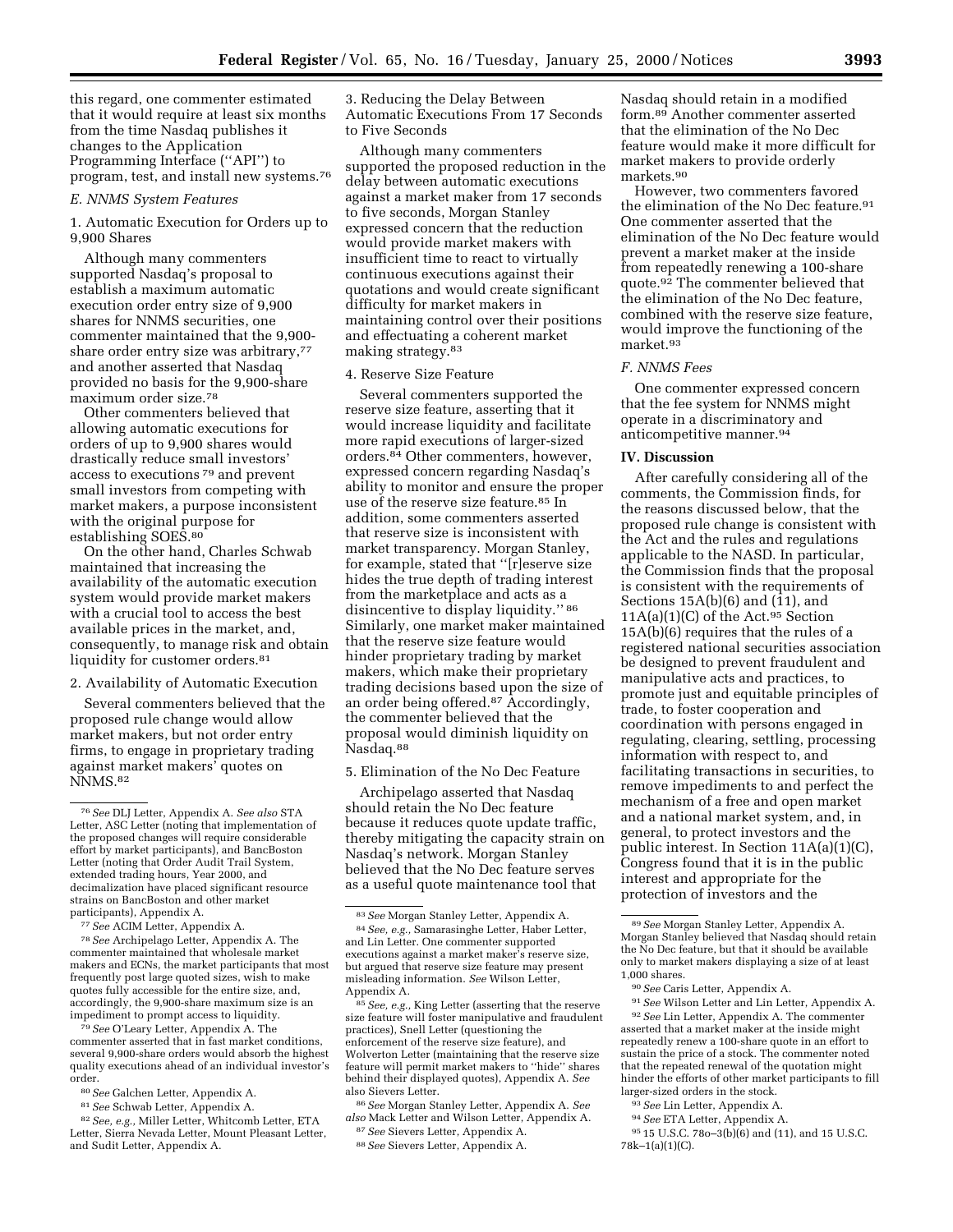maintenance of fair and orderly markets to assure: (1) The economically efficient execution of securities transactions; (2) Fair competition among brokers and dealers; (3) The availability to brokers, dealers, and investors of information with respect to quotations and transactions in securities; (4) The practicability of brokers executing investors' orders in the best market; and (5) An opportunity for investors' orders to be executed without the participation of a dealer.96

Specifically, as discussed more fully below, the Commission finds that the proposed changes are designed to protect investors and the public interest and to assure the economically efficient execution of securities transactions by allowing market makers, public customers, and order entry firms to obtain automatic executions for orders of up to 9,900 shares in NNM securities. By reducing instances of double liability for market makers in NNM securities, the proposal potentially may encourage market makers in NNM securities to display larger sized quotations, thereby adding liquidity to the market for NNM securities and helping to assure the economically efficient execution of transactions in NNM securities. In addition, by reducing the delay between executions against a market maker from 17 seconds to five seconds, the proposal may facilitate the price discovery process and promote quote competition among market makers, thus helping to ensure the best execution of customer orders. The Commission believes that the proposed changes potentially may enhance the efficiency and increase the depth and liquidity of the market for NNM securities, to the benefit of all market participants.

## *A. Automatic Executions for Orders of up to 9,900 Shares in NNM Securities*

SOES currently permits the automatic execution of retail agency orders of 200, 500, or 1,000 shares at the inside market. NNMS will provide automatic executions at the inside market for orders of up to 9,900 shares in NNM securities. Automatic executions through NNMS will be available not only for retail agency orders, but also for market makers' proprietary orders and for the orders of order entry firms.

Several commenters expressed concerns regarding the automatic execution feature of NNMS. Specifically, the commenters maintained that the 9,900-share order

entry size was arbitrary, <sup>97</sup> that it would reduce small investors' access to executions,98 and that it would prevent small investors from competing with market makers, a purpose inconsistent with the original purpose for establishing SOES.99 In addition, some commenters believed that NNMS would be available for the proprietary trading of market makers, but not for order entry firms 100

In response to the concern about the availability of NNMS, Nasdaq clarified that NNMS will be available to all NASD member firms, including order entry firms.101 In addition, in response to the concerns regarding the 9,900 share maximum order size entry in NNMS, Nasdaq stated that the 9,900 share maximum is a technological system constraint of the NNMS automatic execution platform.102 Nasdaq also maintained that because the current average size of a SelectNet execution is 800 shares, the 9,900-share maximum NNMS order size should be sufficient to handle the majority of SelectNet orders that will migrate to NNMS.103 Nasdaq noted that orders of over 10,000 shares would be processed through a combination of NNMS, SelectNet, and other means.<sup>104</sup>

The Commission believes that the proposed automatic execution feature of NNMS is consistent with Section 15A(b)(6) of the Act because it is designed to protect investors and the public interest. In addition, the Commission believes that the proposed automatic execution feature of NNMS is consistent with Congress's finding in Section 11A(a)(1)(C)(i) of the Act that it is in the public interest and appropriate for the protection of investors and the maintenance of fair and orderly markets to assure the economically efficient execution of securities transactions. In this regard, the Commission believes that the immediacy and certainty of order execution for NNM orders of up to 9,900 shares should strengthen the Nasdaq market and benefit market participants by permitting the prompt, efficient execution of orders of up to 9,900 shares at the best available price. Because NNMS will provide automatic executions against displayed quotations and against reserve size, NNMS's

automatic execution feature will provide prompt access to all of the available liquidity in a security at the current inside market.

In addition, the Commission notes that the proposal will extend the benefits associated with automatic executions to order entry firms and to the proprietary orders of market makers. The Commission agrees with the NASD that allowing automatic executions for broker-dealers' proprietary trades potentially may encourage brokerdealers to commit capital to the market, thereby adding to the depth and liquidity of the market for NNM securities.

Further, the Commission believes that the 9,900-share maximum order size is reasonable in light of the system constraint of the NNMS automatic execution platform. According to the NASD, the 9,900-share maximum order size should accommodate the size of the orders that are likely to be processed through NNMS.

With regard to small investors' access to executions, the Commission notes that NNMS's automatic execution feature will be available equally for the orders of market makers, order entry firms, and public customers. Accordingly, the Commission believes that the automatic execution feature of NNMS is reasonably designed to provide market makers, order entry firms, and public customers with equal access to the current inside market in NNM securities.

#### *B. Reserve Size Feature of NNMS*

The reserve size feature of NNMS will allow an NNMS market maker or its customer to display publicly part of the full size of its order or interest with the remainder held in reserve on an undisplayed basis to be displayed in whole or in part as the displayed part is executed. To use the reserve size feature, a market maker's quotation, including its agency quotation, if the Commission approves the display of separate agency quotes, initially must display a minimum of 1,000 shares, and the quotation must be refreshed to 1,000 shares to continue using the reserve size feature.

Several commenters expressed concerns with the reserve size feature. In particular, some commenters questioned Nasdaq's ability to monitor and ensure the proper use of the reserve size feature. 105 One commenter contended that reserve size is inconsistent with market transparency and that reserve size would hide the

<sup>96</sup> In approving the proposal, the Commission has considered the proposal's impact on efficiency, competition, and capital formation. 15 U.S.C. 78c(f).

<sup>97</sup>*See* ACIM Letter, Appendix A. *See also* Archipelago Letter, Appendix A.

<sup>98</sup>*See* O'Leary Letter, Appendix A.

<sup>99</sup>*See* Galchen Letter, Appendix A.

<sup>100</sup>*See, e.g.*, Miller Letter, Whitcomb Letter, ETA Letter, Sierra Nevada Letter, Mount Pleasant Letter, and Sudit Letter, Appendix A.

<sup>101</sup>*See* Amendment No. 1, *supra* note 5.

<sup>102</sup>*See* Amendment No. 2, *supra* note 5. 103*See* Amendment No. 2, *supra* note 5.

<sup>104</sup>*See* Amendment No. 2, *supra* note 5.

<sup>105</sup>*See, e.g.,* King Letter, Snell Letter, and Wolverton Letter, Appendix A.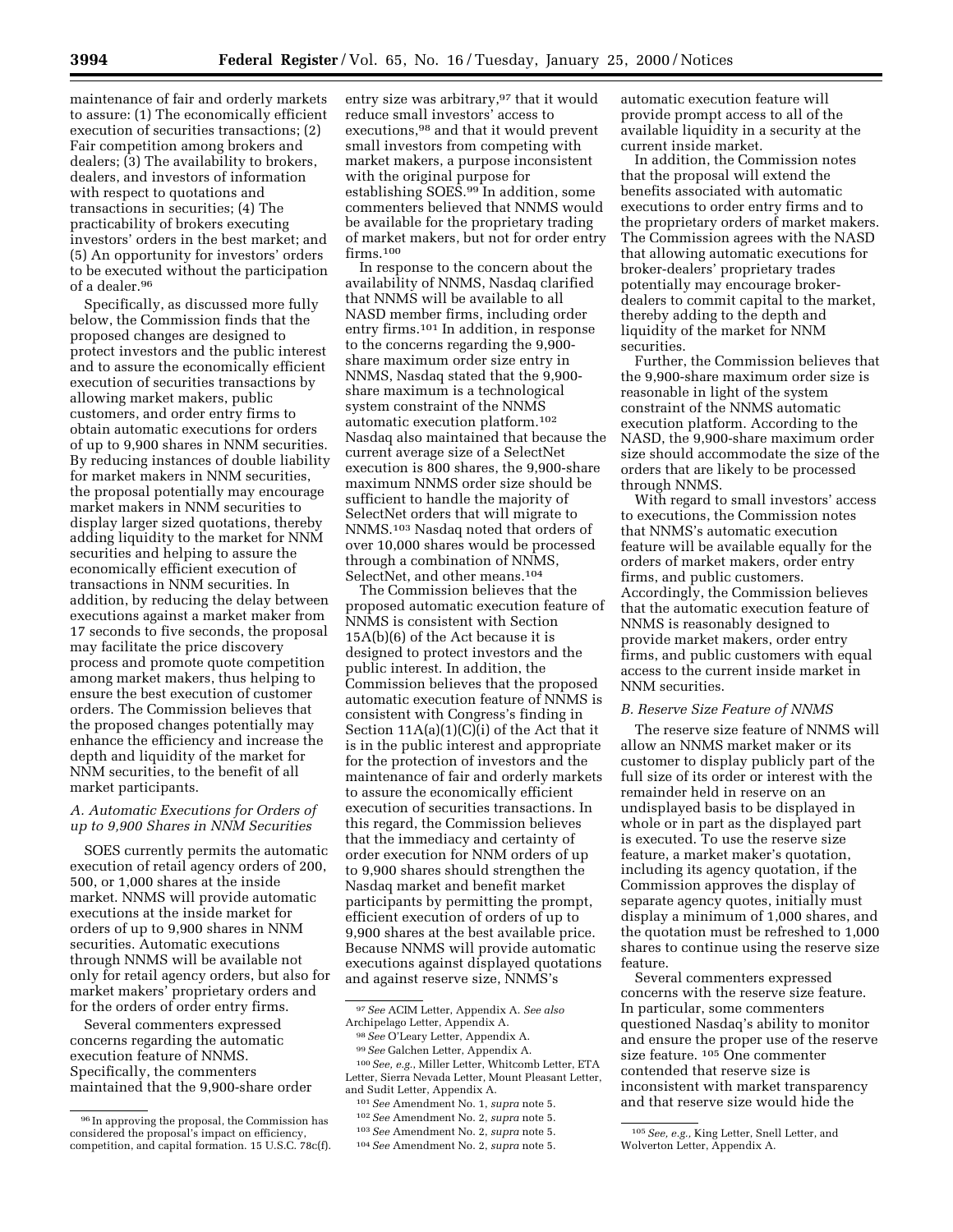depth of trading interest and act as a disincentive to display liquidity.106 One market maker maintained that reserve size would hinder proprietary trading by market makers and, accordingly, would diminish liquidity on Nasdaq.107

In response to the commenters, Nasdaq asserted that reserve size would be likely to increase the amount of shares market participants commit to the market because the non-display of the reserve shares would lessen the potential negative price impacts associated with the display of larger trading interest.108 In addition, Nasdaq maintained that the requirement that a market participant seeking to use reserve size in NNMS display a minimum of 1,000 shares also would serve to increase liquidity by providing an incentive to display a larger quotation size.109

The Commission believes that the reserve size feature will encourage participation in NNMS by providing market makers and their customers with greater flexibility in the handling of large orders. Increased participation in NNMS should, in turn, enhance the depth and the liquidity of the market for NNM securities, to the benefit of all market participants. The requirement that a market participant display a minimum of 1,000 shares to use the reserve size feature should encourage market participants to display orders of at least 1,000 shares, which may reduce volatility and enhance market depth at a given price. In addition, because all displayed quotations in NNMS at the same price level will have priority over reserve size quotations at that price level, NNMS will provide an incentive for market participants to display their orders.

The Commission also believes that reserve size could prove useful to institutions wishing to minimize the market impact of their orders. In addition, the reserve size feature of NNMS will allow market makers quoting in Nasdaq to compete more effectively with alternative trading systems that provide a reserve size feature. The Commission expects NASD Regulation to monitor trading to ensure the proper use of the reserve size feature (particularly priority rules) and compliance with the requirements applicable to the use of reserve size.

# *C. Reduction of the 17-Second Delay Between Executions Against a Market Maker*

Nasdaq proposes to reduce the current 17-second delay between executions against the same market maker to five seconds. As noted above, one commenter believed that the proposed five-second delay between executions against a market maker would provide market makers with insufficient time to react to executions against their quotations and would create significant difficulty for market makers in maintaining control over their positions and effectuating a coherent market making strategy.110 In addition, several commenters expressed concerns regarding the ability of Nasdaq's systems to promptly notify market participants of executions against their quotations.111

In response, Nasdaq maintained that a five-second interval delay (with an additional two-second internal Nasdaq system processing time) is an appropriate compromise between the need for fast executions and the need to provide market makers with adequate time to manage their capital risk through monitoring and updating their quotes in response to rapidly changing market conditions.112 Nasdaq stated that it would monitor market performance in NNMS as it related to the five-second interval delay and would consider modifying that time period, in consultation with Commission staff.113 As discussed more fully in Section IV.I, *infra,* Nasdaq stated that proposed enhancements to its systems, including a new central message switch that will provide faster delivery of automatic execution confirmation messages, will help to ensure that Nasdaq has the technological capability to promptly deliver notices of automatic executions.114

The Commission believes that the proposal to reduce the delay between executions against the same market maker from 17 seconds to five seconds will help to ensure that a market maker has no more time than is necessary after an execution before it must update its quotes. This requirement will help to ensure that a market maker cannot attempt to avoid its market making obligations by delaying after an NNMS execution before entering an updated

110*See* Morgan Stanley Letter, Appendix A. 111*See* STA Letter, Morgan Stanley Letter, ASC Letter, and BRUT Letter, Appendix A.

114*See* Amendment No. 2, *supra* note 5.

quote.115 As a result, the reduced time delay between executions against a market maker's quote should increase a market maker's compliance with its obligation to make continuous, twosided markets and promote quote competition among market makers. Such competition among market makers should, in turn, enhance the integrity of the Nasdaq market by helping to ensure the best execution of customer orders and improving the price discovery process for NNM securities.

As discussed more fully in Section IV.I, *infra*, the Commission believes, based on Nasdaq's representations, that planned enhancements to Nasdaq's systems, including the planned implementation of a new central message switch in January 2000, should enable Nasdaq to promptly deliver execution messages to market participants.116 Accordingly, based on Nasdaq's representations, the Commission believes that Nasdaq will have the technological capability to implement the proposed five-second delay between executions against a market maker's quotation.

### *D. Elimination of the No Dec Feature for NNM Securities*

Nasdaq proposes to eliminate the No Dec feature for NNM securities. The No Dec feature allows continuous executions against a market maker's quotation at the same price without decrementing the quoted size. Nasdaq believes that the No Dec feature has become less important because market makers are able to manage their quotations by displaying their actual size. In addition, Nasdaq believes that the No Dec feature will become less important in a market where market makers will have the ability to refresh their quotations at a size they determine.

Several commenters questioned the elimination of the No Dec feature. One commenter maintained that Nasdaq should retain the No Dec feature because it reduces quote update traffic, thereby mitigating the capacity strain on Nasdaq's network.117 Other commenters maintained that the No Dec feature serves as a useful quote maintenance tool and that the elimination of the No Dec feature would make it more difficult

<sup>106</sup>*See* Morgan Stanley Letter, Appendix A.

<sup>107</sup>*See* Sievers Letter, Appendix A.

<sup>108</sup>*See* Amendment No. 2, *supra* note 5.

<sup>109</sup>*See* Amendment No. 2, *supra* note 5.

<sup>112</sup>*See* Amendment No. 2, *supra* note 5.

<sup>113</sup>*See* Amendment No. 2, *supra* note 5.

<sup>115</sup>A market maker that can avoid updating its quote for a period of time can take advantage of its temporary ability to avoid NNMS executions and wait to see how other market makers update their quotes. This delay could serve to lessen competition among market makers. *See* Securities Exchange Act Release No. 39490 (December 24, 1997), 63 FR 897 (January 7, 1998) (order approving File No. SR–NASD–97–50).

<sup>116</sup>*See* Amendment No. 2, *supra* note 5.

<sup>117</sup>*See* Archipelago Letter, Appendix A.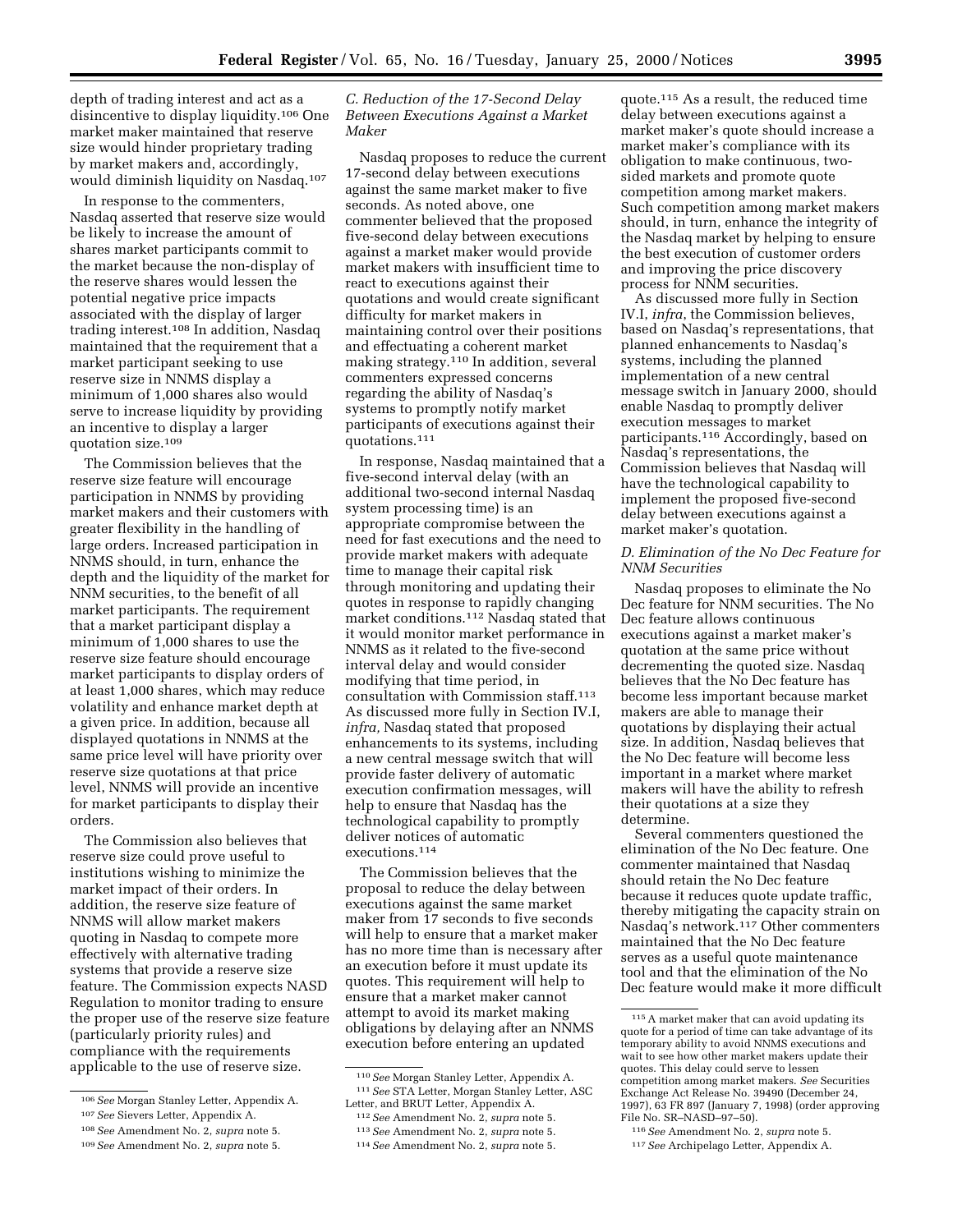for market makers to provide orderly markets.118

In response, Nasdaq asserted that the elimination of the No Dec feature will allow market participants to more easily execute multiple customer orders at the inside and move the market to new quote levels, thereby aiding the price discovery process.<sup>119</sup> In addition, Nasdaq maintained that the No Dec feature is incompatible with the NNMS processing functions that immediately access displayed and reserve size and move through different price levels. Nasdaq noted that in NNMS the full size of reserve share amounts will be immediately and automatically accessible (after executions against displayed quotations), while the No Dec feature makes additional shares available on a piecemeal basis each time a quote is accessed and only after an interval delay between executions. Thus, Nasdaq concluded that NNMS's reserve size feature would speed executions, while the No Dec feature would result in slower executions.120

The Commission believes that it is reasonable for Nasdaq to eliminate the No Dec feature for NNM securities. Specifically, the Commission believes that the elimination of the No Dec feature should result in quicker executions and prompt access to the available liquidity at the current inside market. The Commission also believes that the elimination of the No Dec feature may allow the market to adjust more quickly to information, thereby facilitating price discovery and improving the efficiency of the Nasdaq market.

The Commission notes that market makers now have the ability to quote in actual size, and therefore have an enhanced ability to manage their quotations. In addition, NNMS's reserve size refresh and autoquote refresh features should help market makers that elect to use reserve size to manage their quotations.121 Because the reserve size refresh function and the autoquote refresh function, as well as the ability to

 $^{\rm 121}$  The reserve size refresh function will refresh a market maker's displayed proprietary or agency quote, if the Commission approves the display of separate agency quotes, from its reserve size at the automatic refresh size or at a size level designated by the market maker. The autoquote refresh function will allow a market maker whose displayed proprietary quotation and reserve size have been decremented to zero to elect to have Nasdaq refresh the market maker's quotation price by an interval designated by the market maker and to refresh the market maker's displayed size to a level designated by the market maker or to the automatic refresh size (*i.e.*, 1,000 shares). 122*See* Amendment No. 2, *supra* note 5.

quote actual size, will assist market makers, the Commission believes that market makers will be able to manage their quotations after Nasdaq eliminates the No Dec feature.

With regard to the commenter's concern that the elimination of the No Dec feature might strain the capacity of Nasdaq's network, the Commission does not believe, based on Nasdaq's representations regarding planned enhancements to its systems 122 (as discussed more fully in Section IV.I, *infra*), that the elimination of the No Dec feature will result in a capacity strain on Nasdaq's network.

# *E. Elimination of SOES Preferencing for NNMS Securities*

Nasdaq proposes to eliminate the SOES preferencing feature for NNM securities because it is inconsistent with the processing of orders in time priority and because the preferencing feature might place the agency quotations of public customers, if the Commission approves the display of separate agency quotes, at a disadvantage. In addition, Nasdaq believes that preferencing in an automatic execution system reduces incentives for market makers to compete aggressively for orders by showing the full size and true price of their trading interest.

The Commission believes that it is reasonable for Nasdaq to eliminate the SOES preferencing feature to provide for the processing of orders in price/time priority. The processing of orders in price/time priority should help to ensure that all orders are processed in a fair, equal, and orderly manner. Accordingly, the Commission finds that the elimination of SOES preferencing is designed to protect investors and the public interest by helping Nasdaq to maintain a fair and orderly market.

### *F. SelectNet Liability Orders*

Nasdaq proposes to revise SelectNet to require the use of ''oversized'' preferenced SelectNet Orders. As discussed above, the proposed oversized order provisions will allow members to direct a SelectNet preferenced order to an NNMS market maker, including the market maker's agency quote, if the Commission approves the display of separate agency quotes, only if the order is designated as AON or MAQ for a size that is at least 100 shares greater than the displayed amount of the quote to which the order is directed. The oversized order requirement is designed to reduce instances of double liability for market makers. UTP exchanges, however, will continue to send and

receive SelectNet liability orders. In addition, order entry ECNs will be able to receive SelectNet liability orders.

As discussed above, thirty-two commenters objected to the elimination of SelectNet liability orders. Among other things, the commenters argued that (1) the ability to preference outside the current inside market is crucial to investors who, in some cases, would be willing to forego the inside price to access the liquidity outside the current inside market; 123 (2) the oversized order requirement might require an investor to assume an unwanted position;124 (3) the elimination of SelectNet liability orders might undermine the integrity of the Nasdaq market because market participants will not be required to trade at their quotations;125 (4) the elimination of SelectNet liability orders is unnecessary because the Firm Quote Rule addresses the issue of potential double liability when a market maker is effecting an execution;126 (5) Nasdaq should retain SelectNet liability orders for quotations outside the current inside market;127 (6) market makers will not be obligated to respond to non-liability SelectNet orders;128 and (7) a market maker at the inside would be able to ''hold'' the market by repeatedly entering 100-share quotations at fivesecond intervals.<sup>129</sup>

In response to the commenters, Nasdaq maintained that the elimination of SelectNet preferencing was essential to achieving two of the proposal's goals, the reduction of dual liability 130 and the establishment of a single order execution system.131 Nasdaq concluded that neither the Firm Quote Rule nor the retention of SelectNet liability orders for quotations outside the inside market offered viable means for preserving SelectNet liability orders. Specifically, Nasdaq asserted that retaining SelectNet liability orders for quotations outside the current inside market would create confusion in a fast-moving market and could result in significant unanticipated dual liability for market makers during

- 124*See* Catrina Letter, Mack Letter, and Lin Letter, Appendix A.
- 125*See* Whitcomb Letter and Haber Letter, Appendix A. *See also* ETA Letter, Appendix A.
- 126*See* ETA Letter, Appendix A.
- 127*See* Norman Letter and O'Reilly Letter, Appendix A.
	- 128*See* Mount Pleasant Letter, Appendix A.
	- 129*See* Whitcomb Letter, Appendix A.
	- 130*See* Amendment No. 1, *supra* note 5.
	- 131*See* Amendment No. 2, *supra* note 5.

<sup>118</sup>*See* Morgan Stanley Letter and Caris Letter, Appendix A.

<sup>119</sup>*See* Amendment No. 2, *supra* note 5.

<sup>120</sup>*See* Amendment No. 2, *supra* note 5.

<sup>123</sup>*See, e.g.*, Weintraub Letter, Swenson Letter, Haber Letter, Deeney Letter, King Letter, Nemcic Letter, Schiller Letter, Vercellone Letter, Snell Letter, and Teitelman Letter, Appendix A. *See also* Chung Letter, Deeney Letter, Erman Letter, Fennell Letter, Lin Letter, Mt. Pleasant Letter, Mack Letter, Norman Letter, O'Reilly Letter, Rudd Letter, and Zucker Letter, Appendix A.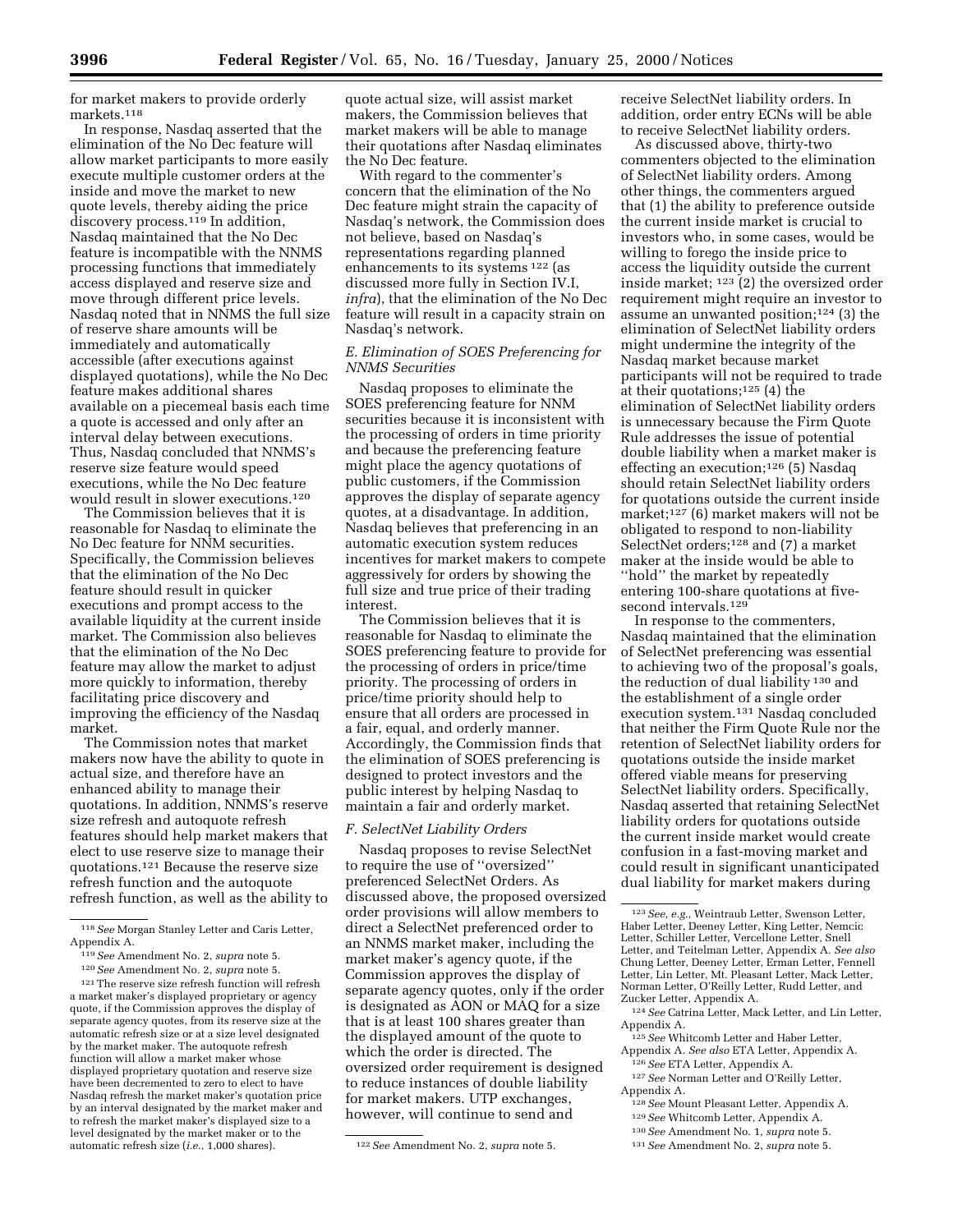periods of rapid price change.132 Nasdaq also believed that the Firm Quote Rule would not eliminate the potential for double liability because Nasdaq currently maintains two systems, SOES and SelectNet, that deliver liability orders. Thus, according to Nasdaq, a market maker who receives a SelectNet message at its price and size, followed immediately by a SOES execution against its quote, would be obligated to fill both orders.<sup>133</sup>

In response to the commenters' concerns regarding their ability to access quotations outside the inside market in the absence of SelectNet liability orders, Nasdaq stated that market participants may attempt to access such quotations through oversized SelectNet orders or through traditional means of communication.134 In addition, Nasdaq noted that market participants will be able to enter limit orders in NNMS outside the current inside market that will be entitled to execution at the limit price or better if the inside market rises or falls to the price level of the limit order.<sup>135</sup> Nasdaq also maintained that SelectNet preferencing outside the inside market would be inconsistent with the orderly and fair processing of orders in the Nasdaq market and that, in light of NNMS' reserve size feature, efforts to access a quotation outside the current inside market without attempting to exhaust interest at the inside could be inconsistent with a broker's duty of best execution.136 Nasdaq acknowledged that market makers will not be obligated to respond to non-liability SelectNet messages, but maintained that the implementation of a single liability/ execution system is essential to reduce dual liability.137

In response to the commenters who raised concerns about the potential for manipulative activity in NNMS, Nasdaq asserted that NASD Regulation would closely monitor quotation and order entry activity to ensure the protection of all market participants.138 In addition, in response to the commenter who believed a market maker would be able to ''hold'' the market by repeatedly renewing a 100-share quotation at fivesecond intervals because market participants would not be able to use SelectNet liability orders to exhaust the

market maker's quotation, Nasdaq maintained that the commenter's description of trading activity was inaccurate and provided examples supporting its position.<sup>139</sup>

The Commission believes that the oversized order requirement and the resulting elimination of most SelectNet liability orders is a reasonable means to address the problem of double liability.140 As noted above, Nasdaq has stated that double liability is a ''significant and ongoing problem'' and that reducing double liability is one of the proposal's primary goals. The Commission believes that reducing double liability may encourage market makers to display larger sized quotations, thereby providing greater liquidity to the market for NNM securities. The reduction in double liability also may enhance market makers' ability to reflect size in their quotations based on market and business factors with less concern for the potential for double liability. In addition, by preventing market participants from preferencing a quotation outside the current inside market, the elimination of most SelectNet liability orders may facilitate the fair and orderly processing of orders in the Nasdaq market.

With regard to obtaining access to liquidity outside the current inside market, the Commission notes that market participants may attempt to access quotations outside the current inside market through the use of oversized SelectNet orders or through traditional means of communication (*e.g.*, telephone orders). Accordingly, the Commission believes that the availability of oversized SelectNet

140As discussed above, UTP exchanges will continue to send and receive SelectNet liability orders. In addition, market participants will access order entry ECNs through SelectNet liability orders.

orders, as well as traditional means of communication, should provide market participants with adequate means to access quotations outside the current inside market.

As discussed above, several commenters believed that the proposed reduction in SelectNet liability orders would result in misleading or inaccurate quotations because market makers would not be required to trade at their quotations.141 In response, Nasdaq stated that NASD Regulation would closely monitor quotation and order entry activity to ensure the protection of all market participants.142 The Commission expects NASD Regulation to carefully monitor the conduct of market participants and to bring appropriate disciplinary action against any market participant who enters false or misleading quotations in NNMS or engages in other conduct that is inconsistent with just and equitable principles of trade.

## *G. ECN Participation in NNMS*

Under the proposal, an ECN may participate in NNMS as either an order entry ECN or as a full participant ECN. Market participants will access an order entry ECN through SelectNet liability orders, and an order entry ECN will not provide automatic executions for orders received from those participants. An order entry ECN may request order entry capability in NNMS, which will allow it to obtain automatic executions against the quotations of NNMS market makers, including agency quotes, if the Commission approves the separate display of agency quotes.

A full participant ECN will provide automatic executions for orders the ECN receives through NNMS. Like an order entry ECN, a full participant ECN may request order entry capability in NNMS to obtain automatic executions for orders it sends through NNMS.

As discussed more fully above, ECNs and other market participants criticized the provisions of the proposal relating to ECN participation in NNMS. Two ECNs asserted that order entry participation would marginalize an ECN and was not a viable means for participating in NNMS.143 One ECN maintained that full participation would disadvantage an ECN because (1) the ECN's reserve quotations would not participate in the NNMS sweep of the ECN's top-of-thefile orders; (2) the ECN would be subject to potential double executions; and (3)

<sup>132</sup>*See* Amendment No. 1, *supra* note 5.

<sup>133</sup>*See* Amendment No. 2, *supra* note 5.

<sup>134</sup>*See* Amendment No. 1, *supra* note 5.

<sup>135</sup>*See* Amendment No. 2, *supra* note 5.

<sup>136</sup>*See* Amendment No. 2, *supra* note 5.

<sup>137</sup>*See* Amendment No. 2, *supra* note 5. Nasdaq also noted that the elimination of SelectNet liability orders would apply equally to all market participants. *Id*.

<sup>138</sup>*See* Amendment No. 2, *supra* note 5.

<sup>139</sup>Specifically, Nasdaq provided scenarios indicating that a market maker could not ''hold'' the market at a price level. In Nasdaq's first scenario, NNMS receives a market order to sell 1,200 shares. Market maker A (''MMA'') is alone at the inside bid of \$20 for 100 shares, with 1,100 shares in reserve (the example assumes a previous partial execution against MMA's non-updated quote because reserve size would not be available unless MMA initially displayed a minimum of 1,000 shares). In this case, the order would execute automatically in full at \$20 against displayed and reserve size and MMA's quote would be decremented to zero and refreshed or placed in a closed quote status. In the second scenario, NNMS receives a market order to sell 1,200 shares and MMA is alone at the inside bid of \$20 for 100 shares, with no shares in reserve. In this case, NNMS would execute against MMA's quote and then move immediately to execute against the quotes at the next lower price level. Thus, the market would not be held at \$20. If the inside offer moved to \$20, MMA would violate NASD Rule 4613(e) (regarding locked and crossed markets) if MMA entered a locking bid of \$20. *See* Amendment No. 2, *supra* note 5.

<sup>141</sup>*See* Whitcomb Letter, ETA Letter, and Haber Letter, Appendix A.

<sup>142</sup>*See* Amendment No. 2, *supra* note 5. 143*See* Bloomberg Letter and BRUT Letter, Appendix A.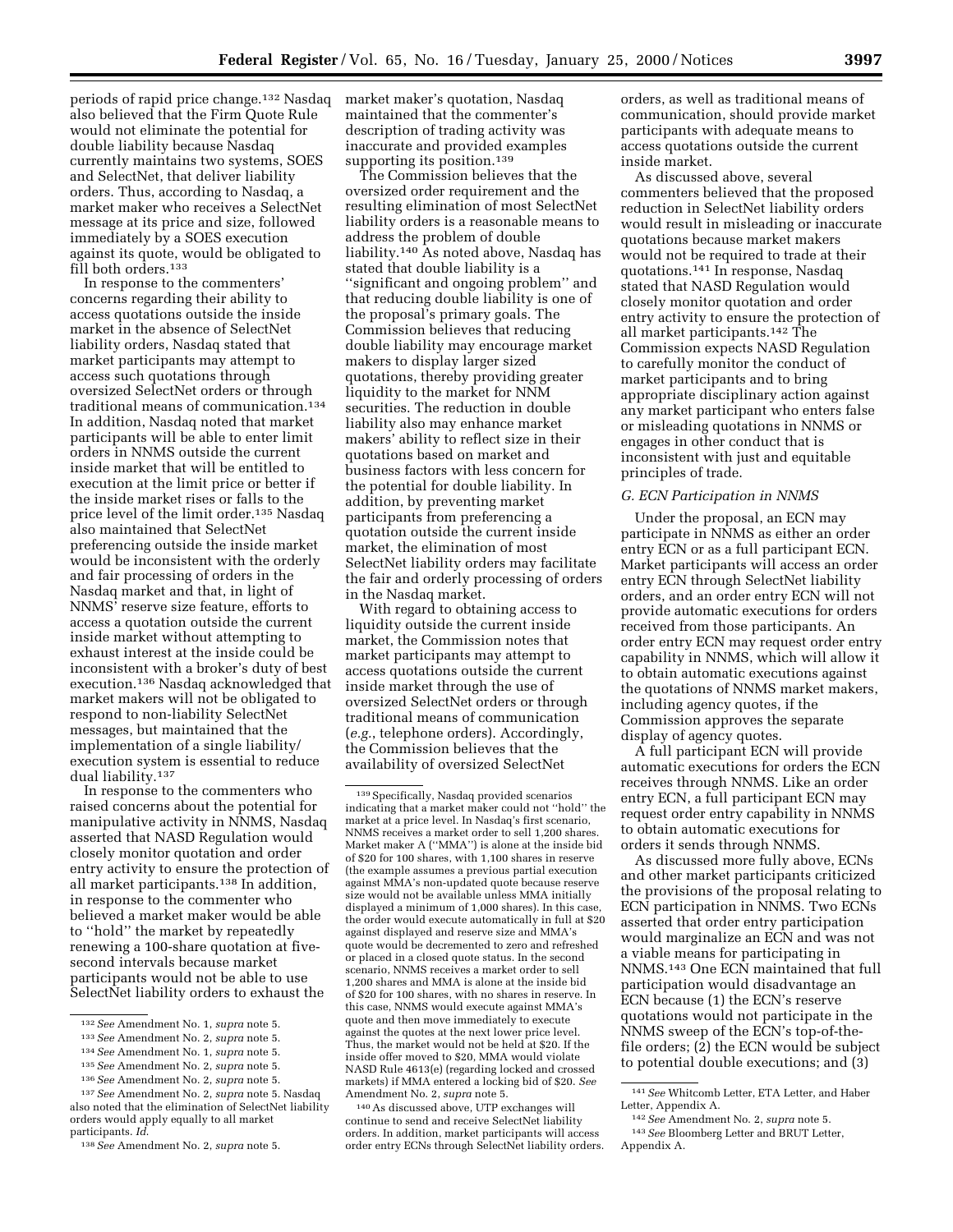the ECN would be required to provide access through NNMS to brokers that pay no ECN fees.144

One market maker criticized the proposal for providing two levels of participation for ECNs but not for other market participants.145 Several commenters believed that Nasdaq should require ECNs to be full participants in NNMS and, accordingly, subject to automatic executions.146 In addition, one commenter expressed concern that lack of uniform access to ECN quotes would provide opportunities for manipulative and fraudulent quotation and order entry strategies. 147 Another commenter asserted that a market maker might post its quotes in an order entry ECN to avoid automatic executions.148

In response to the concerns regarding ECN participation, Nasdaq stated that it proposed two levels of ECN participation after some ECNs indicated that their systems were not capable of supporting a full automatic execution interface with Nasdaq at this time.149 In addition, Nasdaq indicated that it would monitor ECN activity in NNMS with a view towards fully integrating all ECNs in the future through enhanced automation.150 Nasdaq maintained that the proposal balances the benefits of ECN participation in NNMS with current technological constraints and provides maximum flexibility for ECNs while reducing market makers' dual liability concerns.151

With regard to the interaction of an ECN's reserve size with NNMS, Nasdaq stated that ECNs currently do not allow Nasdaq access to the reserve size share amounts residing in their systems.152 Nasdaq indicated that to the extent that an ECN agrees to share its reserve size information with Nasdaq and subject the reserved shares to the automatic execution parameters outlined in the proposal, Nasdaq would be willing to program NNMS to interact with the ECN's reserve size.153

In response to concerns that NNMS will provide an opportunity for manipulative and fraudulent quotation and order entry activity, Nasdaq stated, as noted above, that NASD Regulation would closely monitor quotation and

148*See* King Letter, Appendix A.

- 151*See* Amendment No. 1, *supra* note 5.
- 152*See* Amendment No. 1, *supra* note 5.
- 153*See* Amendment No. 1, *supra* note 5.

order entry activity to ensure the protection of all market participants.154

The Commission finds that Nasdaq's proposal for ECN participation in NNMS provides an effective means for integrating ECNs into NNMS. By allowing an ECN to participate in NNMS either as a full participant ECN or as an order entry ECN, the proposal provides ECNs with the flexibility to determine the method of participation in NNMS that is most appropriate for the ECN at this time. The Commission also believes that providing two options for ECN participation in NNMS is reasonable and necessary because, according to Nasdaq, some ECNs currently are not capable of supporting a full automatic execution interface with Nasdaq. Moreover, it is not likely that ECNs that choose order entry participation will be marginalized because ECNs are frequently at the best quote in the market. Further, these ECNs have the ability to obtain automatic executions against the quotes of NNMS market makers if they so choose.

With regard to the concern that the lack of uniform access to ECN quotes will provide opportunities for manipulative and fraudulent quotation and order entry strategies in NNMS, the Commission expects NASD Regulation to carefully monitor trading in NNMS to detect manipulative quotation or order entry strategies and to bring appropriate disciplinary action against a market participant who engages in such strategies or other conduct that is inconsistent with just and equitable principles of trade.

# *H. UTP Exchange Participation in NNMS*

Under the proposal, SelectNet will continue to serve as the primary linkage between UTP exchanges and Nasdaq. UTP exchanges will receive and be obligated to execute preferenced SelectNet liability orders and they will retain their ability to send SelectNet preferenced liability orders to Nasdaq market makers.

The CHX asserted that the proposal improperly excludes the UTP exchanges, including the CHX, from full participation in NNMS.155 The CHX noted that the proposal would allow UTP specialists to send preferenced orders through SelectNet but will not permit them to use NNMS, which, unlike SelectNet, provides for automatic executions.

In response, Nasdaq noted that Nasdaq market makers currently are not able to obtain automatic executions

against exchange specialists.156 Nasdaq asserted that it would be inappropriate and inconsistent with the fair competition mandate of the Act for Nasdaq to provide CHX specialists with the ability to obtain automatic executions against Nasdaq members while the CHX and the other exchanges decline to provide Nasdaq members with automatic execution access to the quotes of exchange specialists through the Intermarket Trading System.157

The Commission believes that it is reasonable for Nasdaq to continue to use SelectNet as the primary linkage between Nasdaq and the UTP exchanges, allowing UTP exchange specialists to access the Nasdaq market through SelectNet liability orders. The Commission believes that the use of SelectNet linkage will provide UTP exchange specialists with adequate access to the Nasdaq market.

#### *I. Technology Concerns*

Several commenters expressed concerns regarding Nasdaq's technological capability to implement the proposed changes. In particular, one commenter noted that Nasdaq's systems must be able to promptly deliver critical message traffic, including messages relating to executions, size decrements, and quote updates.158 The commenters argued that prompt message delivery is critical in light of the proposed reduction in time delays between executions against a market maker from 17 seconds to five seconds,<sup>159</sup> and they noted that a delay in providing notice of an execution increases the potential for double liability.160 One commenter feared that the impact of existing problems associated with SOES technology will be exacerbated by the increased use of SOES under the proposal.161 In addition, several commenters noted that firms must have sufficient time to modify their computer systems to implement the proposed changes.162

In response, Nasdaq indicated that it has and will continue to take all appropriate steps to assure the adequacy and sufficiency of the proposed systems changes.163 Specifically, Nasdaq represented that its current automatic execution platform can be expanded

157*See* Amendment No. 1, *supra* note 5.

161*See* ASC Letter, Appendix A. *See also* BRUT Letter, Appendix A.

<sup>144</sup>*See* Bloomberg Letter, Appendix A.

<sup>145</sup>*See* Knight Letter II, Appendix A.

<sup>146</sup>*See* Knight Letter II, ACIM Letter, King Letter, Mack Letter, and Vercellone Letter, Appendix A.

<sup>147</sup>*See* Knight II, Appendix A. *See also* Mack Letter, Appendix A.

<sup>149</sup>*See* Amendment No. 1, *supra* note 5. 150*See* Amendment No. 1, *supra* note 5.

<sup>154</sup>*See* Amendment No. 2, *supra* note 5. 155*See* CHX Letter, Appendix A.

<sup>156</sup>*See* Amendment No. 1, *supra* note 5.

<sup>158</sup>*See* STA Letter, Appendix A.

<sup>159</sup>*See* STA Letter, Appendix A.

<sup>160</sup>*See* ASC Letter, Appendix A. *See also* BRUT Letter, Appendix A.

<sup>162</sup>*See* DLJ Letter, Appendix A. *See also* STA Letter and BancBoston Letter, Appendix A.

<sup>163</sup>*See* Amendment No. 1, *supra* note 5.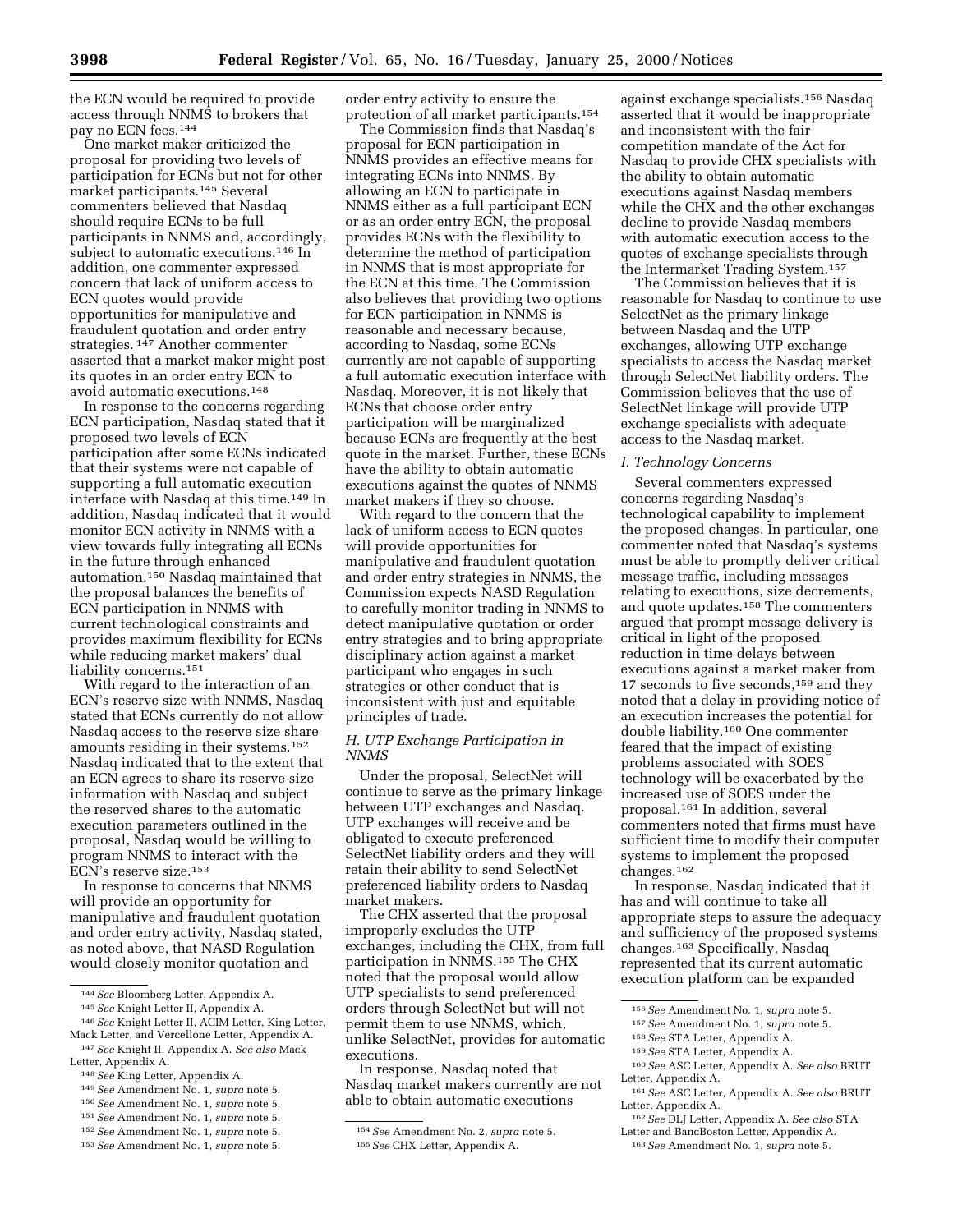rapidly to add sufficient capacity to handle the increased volume of message traffic moving into automatic execution under NNMS.164 In this regard, Nasdaq noted that it plans to replace its current Tandem K-Series host processors with new Tandem S-Series models, resulting in an approximate 25% increase in system capacity and processing speed.165 Nasdaq stated that this increase would be augmented further by software application tuning (*e.g.*, the addition of more parallel processes to handle order flow) that will expand capacity well beyond the needs of NNMS.166 In addition, because SelectNet uses more message capacity than SOES due to SelectNet's broadcast, negotiation, and response capabilities, Nasdaq believes that the movement of order traffic to the SOES-based automatic execution platform will reduce overall network traffic levels, thereby increasing the speed and reliability of the entire Nasdaq market.167

In response to the commenters' concerns regarding Nasdaq's ability to provide prompt notice of an execution, Nasdaq asserted that the delays in execution report delivery result from competition for system resources in the Nasdaq central message switch.168 Nasdaq maintained that the migration of message traffic from SelectNet to NNMS would significantly reduce the message traffic causing these delays.169 In addition, Nasdaq indicated that it expects to roll out an improved central message switch in January 2000, which should dramatically increase the speed of automatic execution confirmation messages and more closely synchronize automatic execution transactions with execution updates to market makers and ECNs.170

Nasdaq also noted that it is in the process of testing a Transmission Control Protocol/Internet Protocol (''TCP/IP'')-based, API communications protocol for NNMS, which Nasdaq expects to implement by the end of February 2000.171 Nasdaq stated that the API would allow NNMS participants to more seamlessly link their internal systems with NNMS for trading, risk management, and regulatory compliance purposes.172 Nasdaq asserted that the TCP/IP protocol should increase the speed and reliability of NNMS and

- 169*See* Amendment No. 2, *supra* note 5.
- 170*See* Amendment No. 2, *supra* note 5.

remove most, if not all, of the technological objections to NNMS.173

The Commission believes that the proposed enhancements to Nasdaq's systems, including the new Tandem S-Series host processors and software modifications, the improved central message switch, and the TCP/IP-based, API communications protocol for NNMS, will help to ensure that Nasdaq has the technological capability to implement the proposed changes. The Commission expects that Nasdaq will implement these changes before it moves to the new NNMS trading platform. The Commission also expects Nasdaq to provide sufficient lead time for market participants before implementing NNMS, and to closely monitor operation of NNMS and to implement additional technological changes as necessary.

# *J. NNMS Fees*

One commenter expressed concern that the fee system for NNMS may operate in a discriminatory and anticompetitive manner.174

In response, Nasdaq noted that the fees to be assessed under NNMS mirror the current fees for Nasdaq's automatic execution facilities (*i.e.*, \$0.50 per side) and SelectNet (\$1.00 per execution, order entry side only).175 Nasdaq will treat a simultaneous execution against an NNMS participant's displayed and reserve sizes as a single execution. For example, a 5,000-share NNMS automatic execution order that interacts with the quotes of three market participants will result in a \$0.50 fee for the order entry firm and a \$0.50 fee for each of the three market participants whose quotes were accessed, regardless of whether the order also interacted with any of the market participants' reserve sizes.176 Nasdaq indicated that it is reviewing modifications that may reduce NNMS fees in the future.177

The Commission believes that the proposed NNMS fees provide for the equitable allocation of reasonable dues, fees, and other changes, consistent with Section 15A(b)(5) of the Act.

# *K. Executions Against SOES Market Makers During Locked and Crossed Markets*

The Commission believes that it is reasonable for Nasdaq to retain the current five-second delay between SOES executions against the quotation of market maker in SmallCap securities

during locked and crossed markets.<sup>178</sup> The Commission believes that retaining the five-second delay between SOES executions during locked and crossed markets will help to ensure that locked or crossed markets are resolved promptly, thereby improving market quality, providing more informative quotation information, and contributing to the maintenance of a fair and orderly market. In addition, the Commission believes, as it has concluded previously, that the five-second delay between SOES executions during locked and crossed markets provides market makers with a brief period to update their quotations while encouraging market makers to quickly remedy a locked or crossed market.179 Accordingly, the Commission believes that the proposal to retain the five-second delay between SOES executions during locked and crossed markets is reasonably designed to protect investors and the public interest and to remove impediments to and perfect the mechanism of a free and open market and a national market system.

### *L. Technical Amendments*

The Commission believes that the proposed technical, non-substantive amendments to the NASD Manual will clarify the NASD's rules to reflect the proposed changes. Because these changes will reduce confusion and help to ensure compliance with the NASD's rules, the Commission finds that the changes are designed to protect investors and the public interest.

The Commission finds good cause for approving Amendment Nos. 1, 2, and 3 to the proposal prior to the thirtieth day after the date of publication of notice of filing thereof in the **Federal Register**. Amendment Nos. 1 and 2 respond to the concerns raised by the commenters, provide additional representations concerning the operation of the proposal, and clarify the proposed changes. Among other things, Amendment No. 1 makes clear that order entry firms will be able to participate in NNMS and that Nasdaq would be willing to program NNMS to interact with an ECN's reserve size to the extent that the ECN agrees to share its reserve size information with Nasdaq and subject the reserved shares to the automatic execution parameters outlined in the proposal. Amendment No. 2 describes Nasdaq's technological capability to implement the proposed changes and provides additional

<sup>164</sup>*See* Amendment No. 2, *supra* note 5.

<sup>165</sup>*See* Amendment No. 2, *supra* note 5. 166*See* Amendment No. 2, *supra* note 5.

<sup>167</sup>*See* Amendment No. 2, *supra* note 5.

<sup>168</sup>*See* Amendment No. 2, *supra* note 5.

<sup>171</sup>*See* Amendment No. 2, *supra* note 5.

<sup>172</sup>*See* Amendment No. 2, *supra* note 5.

<sup>173</sup>*See* Amendment No. 2, *supra* note 5.

<sup>174</sup>*See* ETA Letter, Appendix A.

<sup>175</sup>*See* Amendment No. 1, *supra* note 5.

<sup>176</sup>*See* Amendment No. 1, *supra* note 5.

<sup>177</sup>*See* Amendment No. 1, *supra* note 5.

<sup>178</sup>*See* Amendment No. 3, *supra* note 5. 179*See* Securities Exchange Act Release No. 38115 (January 3, 1997), 62 FR 1351 (January 9, 1997) (order approving File No. SR–NASD–95–54).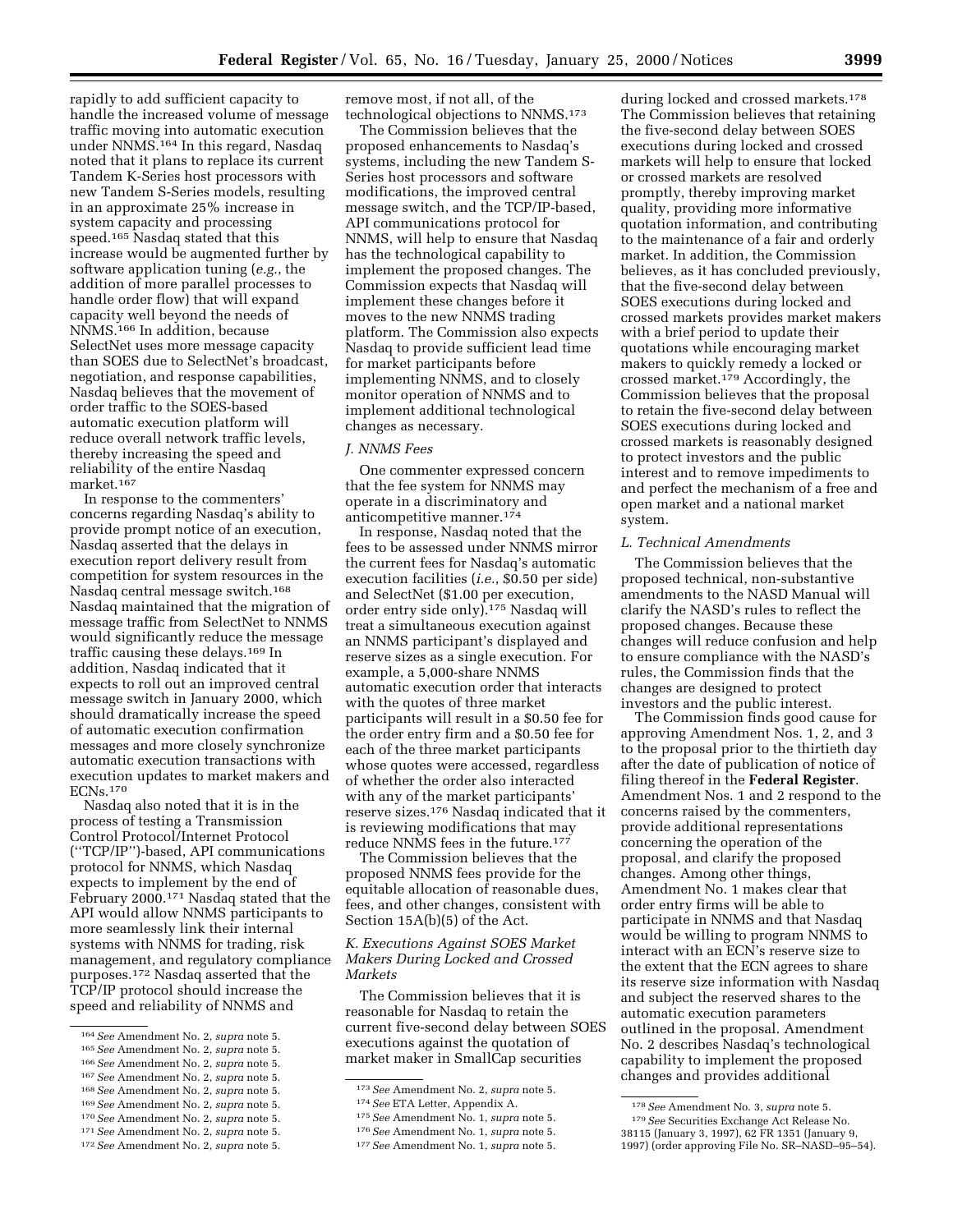explanations concerning the rationale for the proposed changes. Amendment No. 3 strengthens the proposal by retaining the current five-second delay between SOES executions during locked and crossed markets, thereby encouraging market makers to quickly correct locked or crossed quotations. Accordingly, the Commission believes that granting accelerated approval of Amendment Nos. 1, 2, and 3 is appropriate and consistent with Sections 15A(b)(6) and 19(b)(2) of the Act.180

### **V. Solicitation of Comments**

Interested persons are invited to submit written data, views, and arguments concerning Amendment Nos. 1, 2, and 3, including whether Amendment Nos. 1, 2, and 3 are consistent with the Act. Persons making written submissions should file six copies thereof with the Secretary, Securities and Exchange Commission, 450 Fifth Street, N.W., Washington, D.C. 20549–0609. Copies of the submission, all subsequent amendments, all written statements with respect to the proposed rule change that are filed with the Commission, and all written communications relating to the proposed rule change between the Commission and any person, other than those that may be withheld from the public in accordance with the provisions of 5 U.S.C. § 552, will be available for inspection and copying in the Commission's Public Reference Room. Copies of such filing will also be available for inspection and copying at the principal office of the NASD. All submissions should refer to File No. SR–NASD–99–11 and should be submitted by February 15, 2000.

# **VI. Conclusion**

For the reasons discussed above, the Commission finds that the proposal is consistent with the Act (specifically, Sections 11A and 15A of the Act) and the rules and regulations thereunder applicable to a national securities association.

*It Is Therefore Ordered,* pursuant to Section 19(b)(2) of the Act,<sup>181</sup> that the proposed rule change (SR–NASD–99– 11), as amended, be and hereby is approved.

For the Commission, by the Division of Market Regulation, pursuant to delegated authority.182

#### **Margaret H. McFarland,**

*Deputy Secretary.*

### **Appendix A—Comment Letters Regarding SR–NASD–99–11**

1. Letter from John M. Schaible, President, NexTrade, to Jonathan G. Katz, Secretary, SEC, dated May 3, 1999.

2. Letter from Steven Weil to SEC, dated May 8, 1999 (''Weil Letter I'').

3. Letter from Steven Weil to Jonathan G. Katz, Secretary, SEC, dated May 7, 1999. (''Weil Letter II'').

4. Letter from Kenneth D. Pasternak, President, and Walter F. Raquet, Chief Operating Officer, Knight Securities, Inc., to Jonathan G. Katz, Secretary, SEC, dated May 21, 1999 (''Knight Letter I'').

5. Letter from James M. Hensley, President, Sierra Nevada Securities, Inc., to Jonathan G. Katz, Secretary, SEC, dated May 24, 1999 (''Sierra Nevada Letter").

6. Letter from Brent M. Weisenborn, Chairman, Security Investment Company of Kansas City (''KCMO''), to Jonathan G. Katz, Secretary, SEC, dated May 25, 1999 (''Weisenborn Letter'').

7. Letter from Mktmaven to SEC (sent by e-mail) dated May 24, 1999 (''Mktmaven Letter'').

8. Letter from Samuel F. Lek, Chief Executive Officer, Lek Schoenau & Company, Inc., to Jonathan G. Katz, Secretary, SEC, dated May 27, 1999 (''Lek Letter'').

9. Letter from James F. Mytinger, Treasurer, Kansas City Securities Association, to Jonathan G. Katz, Secretary, SEC, dated May 26, 1999 (''KCSA Letter'').

10. Letter from Christopher Halford, KCMO, to Jonathan G. Katz, Secretary, SEC, dated May 27, 1999 (''Halford Letter").

11. Letter from Stuart Cave, KCMO, to Jonathan G. Katz, Secretary, SEC, dated May 27, 1999 (''Cave Letter'').

12. Letter from Ludwell G. Gaines III, KCMO, to Jonathan G. Katz, Secretary, SEC, dated May 27, 1999 (''Gaines Letter").

13. Letter from Steven R. Hook, KCMO, to Jonathan G. Katz, Secretary, SEC, dated May 27, 1999 (''Hook Letter'').

14. Letter from Richard Kitzmiller, KCMO, to Jonathan G. Katz, Secretary, SEC, dated May 27, 1999 (''Kitzmiller Letter").

15. Letter from Jeffrey Frankel, KCMO, to Jonathan G. Katz, Secretary, SEC, dated May 27, 1999 (''Frankel Letter").

16. Letter from Bruce K. Schmidt, KCMO, to Jonathan G. Katz, Secretary, SEC, dated May 27, 1999 (''Schmidt Letter").

17. Letter from James F. Mytinger, KCMO, to Jonathan G. Katz, Secretary, SEC, dated May 27, 1999 (''Mytinger Letter'').

18. Letter from Trent McCann, KCMO, to Jonathan G. Katz, Secretary, SEC, dated May 27, 1999 (''McCann Letter'').

19. Letter from Lance Turpin, KCMO, to Jonathan G. Katz, Secretary, SEC, dated May 27, 1999 (''Turpin Letter'').

20. Letter from Kyle Malmstrom, KCMO, to Jonathan G. Katz, Secretary, SEC, dated May 27, 1999 (''Malmstrom Letter").

21. Letter from Ron F. Boyle III, KCMO, to Jonathan G. Katz, Secretary, SEC, dated May 27, 1999 (''Boyle Letter'').

22. Letter from Carl L. Means, Jr., KCMO, to Jonathan G. Katz, Secretary, SEC, dated May 27, 1999 (''Means Letter").

23. Letter from Oren Galchen to Jonathan G. Katz, Secretary, SEC, dated May 22, 1999 (''Galchen Letter'').

24. Letter from Richard Y. Roberts, Thelen Reid & Priest LLP, on behalf of the Electronic Traders Association (''ETA''), to Jonathan G. Katz, Secretary, SEC, dated May 28, 1999 (''ETA Letter").

25. Letter from Robin Roger, Principal and Counsel, Morgan Stanley Dean Witter, to Jonathan G. Katz, Secretary, SEC, dated May 28, 1999 (''Morgan Stanley Letter'').

26. Letter from Dan Liu, Executive Vice President, *et. al.*, Automated Securities Clearance Ltd., to Jonathan G. Katz, Secretary, SEC, dated May 28, 1999 (''ASC Letter'').

27. Letter from David K. Whitcomb, Professor of Finance and Economics, Rutgers University, Faculty of Management, Department of Finance and Economics, to Jonathan G. Katz, Secretary, SEC, dated June 1, 1999 (''Whitcomb Letter'').

28. Letter from Brian Hyndman, President, *et al.*, The Brass Utility, L.L.C., to Jonathan G. Katz, Secretary, SEC, dated May 28, 1999 (''BRUT Letter'').

29. Letter from Diane Murphy, Managing Director/Nasdaq Trading, BancBoston Robertson Stephens, to Jonathan G. Katz, Secretary, SEC, dated June 1, 1999 (''BancBoston Letter'').

30. Letter from Bruce Miller, Professor of Accounting, The Anderson School at UCLA, to Jonathan G. Katz, Secretary, SEC, dated May 28, 1999 (''Miller Letter'').

<sup>180</sup> 15 U.S.C. 78o–3(b)(6) and 78s(b)(2). 181 15 U.S.C. 78s(b)(2). 182 17 CFR 200.30-3(a)(12).